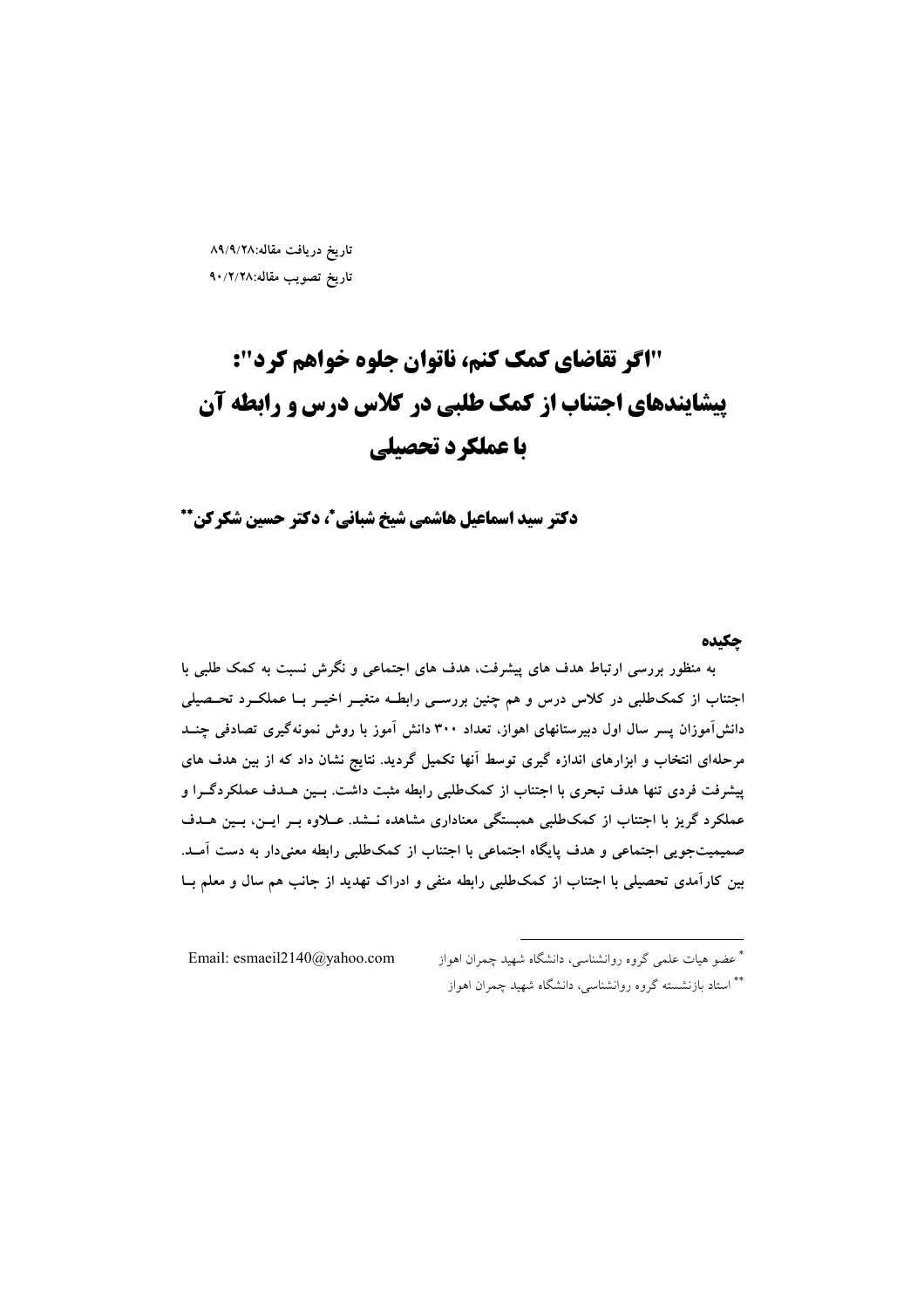آن رابطه مثبت مشاهده شد. نتایج تحلیل رگرسیون آشکار ساخت که چهار متغیر هــدفتبحــری، هــدف عملکر دگریز، ادراک تهدید از جانب معلم و ادراک تهدید از جانب هم سال راجع به کمکطلبی، اجتناب از کمکطلبی را بهطور معنیداری پیش بینی کردند. هم چنین بسین اجتنــاب از کمــکاطلبــی و عملکــرد تحصیلی رابطه منفی مشاهده شد. در مجموع یافته های یژوهش حاضر تا حدی عوامل مرتبط با اجتنــاب از کمک طلبی را روشن ساخت.

واژه های کلیدی: اجتناب از کمک طلبی در کلاس درس، هدف های پیشرفت، هدف هـای اجتمـاعی، عملکر د تحصیلی.

#### مقدمه

کمکطلبی ٰ یا سؤال پرسی ٗ در کلاس درس یکی از راهبردهای مهم خودگردانی است کــه در یادگیری و عملکرد دانشآموزان نقش به سزایی دارد (کارابنیک و شارما<sup>۳</sup>، ۱۹۹۴؛ زیمــرمن و مارتینز پونز ٔ، ۱۹۹۸). در طی انجام تکالیف درسی، دانش[موزانی که یادگیری خودگردان دارند. به دقت پیشرفت خود را مشاهده و نظارت می کنند، در مورد عملکردشان قضاوت می کنند و بـه شیوهای مناسب نسبت به آن واکنش نشان میدهند و این امر به پیشرفت تحـصیلی آنهـا کمـک می کند. موقعیتهای بسیاری پیش میآید که دانش آموزان در انجام تکالیف درسی بـا ابهــام یــا مشکل مواجه می شوند و با مشاهده این وضعیت، قضاوت می کنند که آیا نیاز به کمکگـرفتن از دیگران دارند یا خیر. در این موقع، واکنش بهینه این است که از افراد دیگــر بــه عنــوان منبعــی کمکی برای حل مسأله و مشکل استفاده کنند و به فرایند یادگیری ادامه دهند.

همچنان که کودکان به مرحله نوجوانی می رسند، مهارتهای فراشناختی شان رشـد مـی کنـد (کیتینگ<sup>0</sup>، ۱۹۹۰؛ به نقل از رایان و پینتریچ<sup>י</sup>، ۱۹۹۷) و بهتر می توانند بر عملکرد خــود نظــارت

- $<sup>1</sup>$  help-seeking</sup>
- $2$ -question-asking
- <sup>3</sup> Karabenick & Sharma
- $4$  Zimmerman & Martinez-pones
- $5$  Keating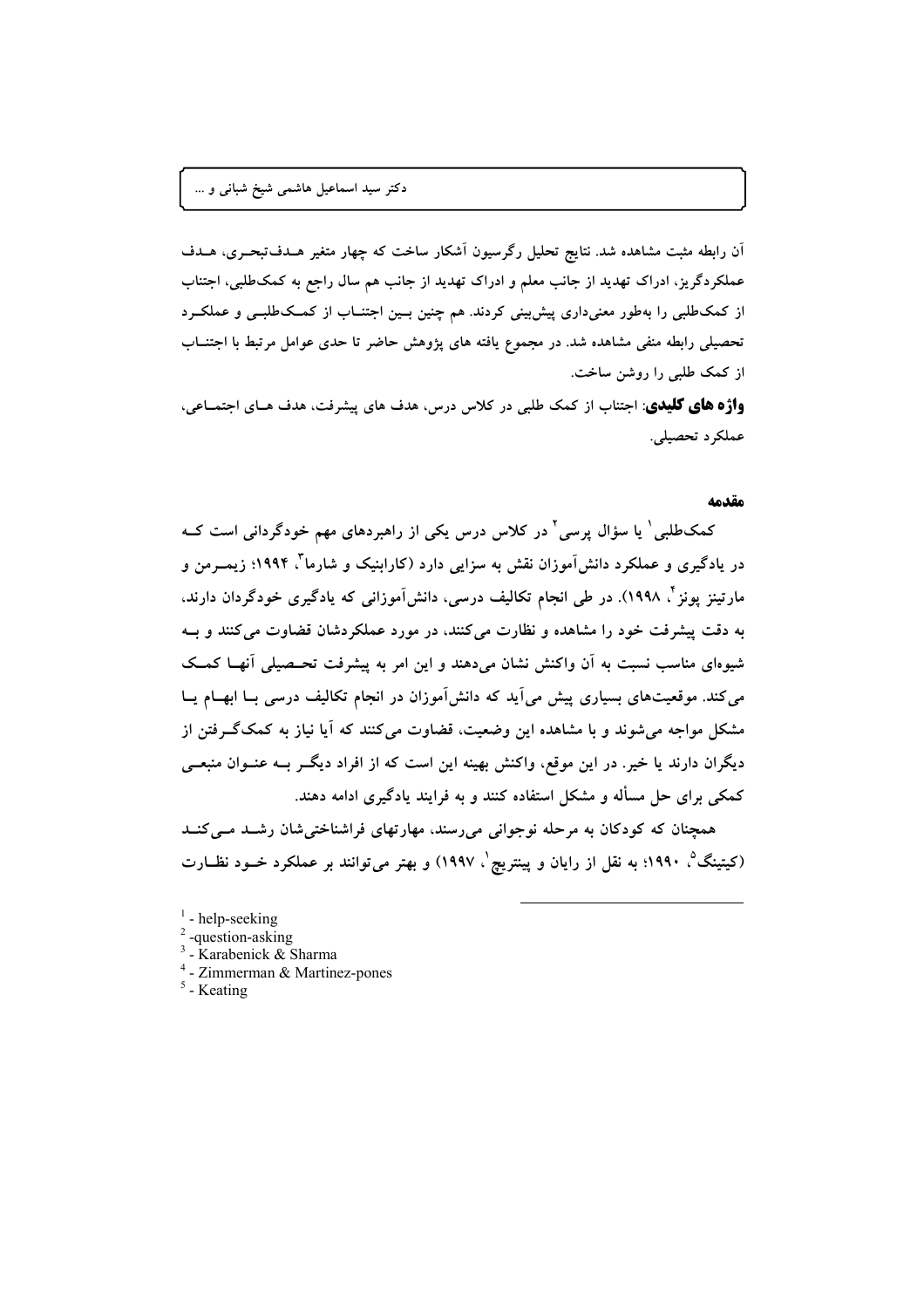داشته باشند، درمورد آن فکر کنند و تشخیص دهند که آیا در موقعیتههای تحتصیلی نیازمنید کمک هستند یا خیر . با وجود این، بسیاری از دانش آموزان نوجوان هنگام نیاز به کمک در امــر تحصیل، به جستجوی آن اقدام نمی کنند. در حقیقت، بررسی ها نشان داده است کــه اجتنــاب از کمکطلبی در اوایل نوجوانی افزایش مــی،پابــد (رایــان و میــدگلی <sup>۲</sup>، ۱۹۹۸؛ آســوس، هینــشاو، موندزا-دنتون، و پيج-گولد"، ٢٠١٠). حال، اين سؤال پيش مي آيد كه چرا نوجوانسان علــي رغــم افزایش قابلیتهای شناخته شان در طول دوره نوجوانی، هنگام روپارویی با مشکلات و مــسایل درسی از کمکطلبی اجتناب میکنند؟ این تناقض بین افزایش قابلیتهای شــناختی نوجوانــان و کاهش رفتار کمکطلبی آنها، اهمیت بررسی عوامل انگیزشی و اجتماعی که بر روی کمکطلبی در کلاس درس اثر میگذارد را روشن میسازد.

یژوهشهای قبلی، پیشاپندهای متعددی را برای اجتناب از کمکطلبـی در کــلاس درس، شناسایی کردهاند. یک دسته از پژوهشها به بررسی اثر هنجارها و قــوانین نامناسـب حــاکم بــر موقعیت آموزشی و عدم وجود منابع اطلاعاتی قابل اعتماد بر اجتناب از کمکطلبی پرداختهانــد. دستهای دیگر از پژوهشها، علل روانی اجتماعی مانند هدفهای پیشرفت فــردی ٔ هــدفهــای اجتماعی<sup>0</sup>، ادراک تهدید به شایستگی از جانب همسال ٔ و معلم، کارآمدی تحصیلی <sup>۷</sup>، شایستگی شناختی^ و شایستگی اجتماعی`برای این پدیده، شناسایی کردهاند (مانند رایــان و شــین ``، ۲۰۱۰؛ رل، آلون، مک لارن، و کودینگر ``، ۲۰۱۰؛ رایان، شــیم، لامپزینــگ− اوتهانــدو، کیفــر و

- <sup>3</sup>-Aceves, Hinshaw, Mendoza-Denton, & Page-Gould
- $4$  personal achievement goals

- <sup>6</sup> perceived threat from peers regarding help seeking
- $7$  academic efficacy
- <sup>8</sup> cognitive competency
- <sup>9</sup> social competency
- $10$  -Shin
- <sup>11</sup>-Roll, Aleven, McLaren, & Koedinger

 $1$  - Ryan & Pintrich

 $2$  - Midgley

 $5$  - social goals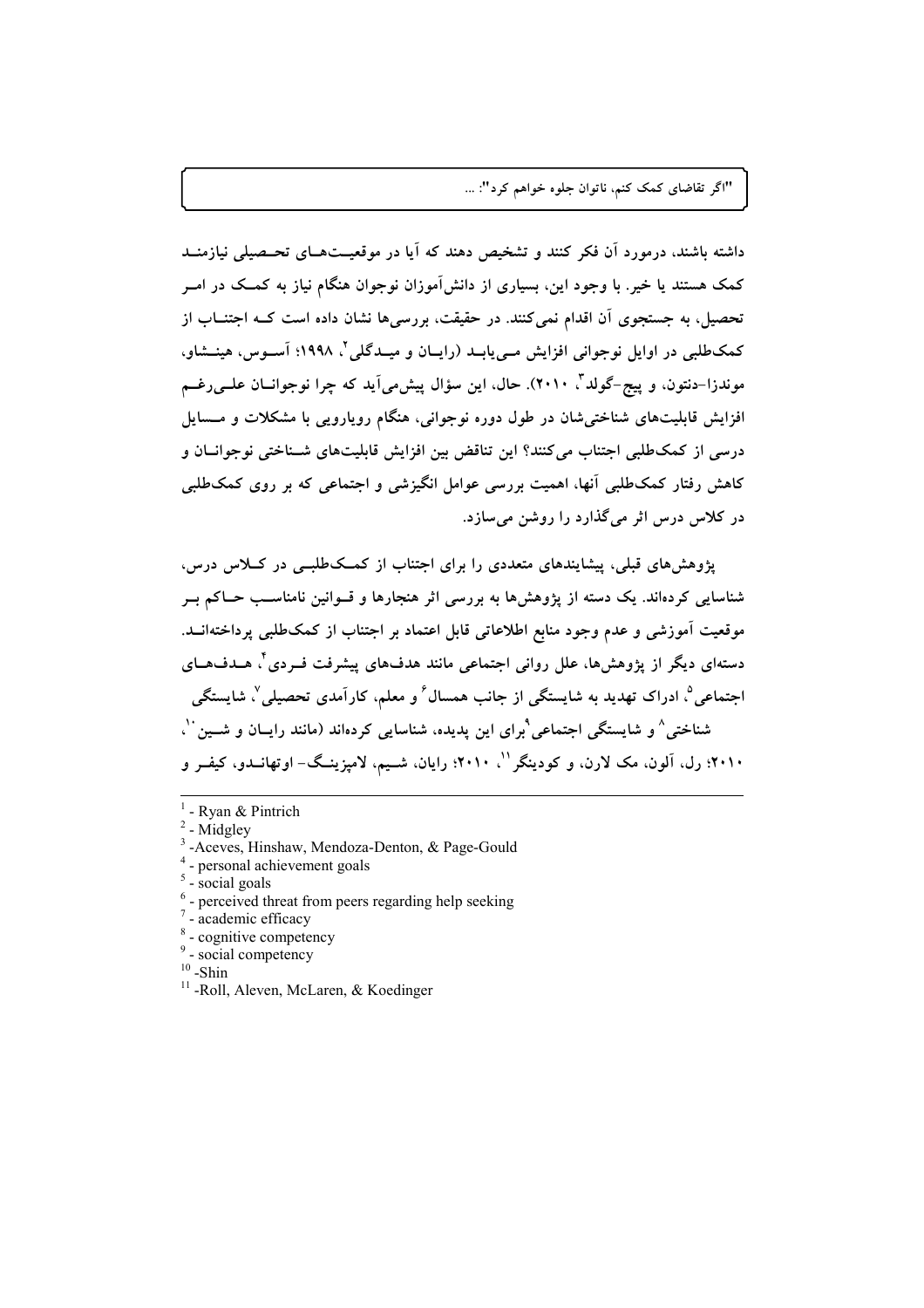دکتر سید اسماعیل هاشمی شیخ شبانی و …

تامیسون`، ۲۰۰۹؛ بونگ`، ۲۰۰۸؛ رایان و میدگلی، ۱۹۹۸؛ رایان و پینتریچ، ۱۹۹۷؛ رایان، گین ّ و میدگلی، ۱۹۹۸؛ رایان، هیکس ٔ و میدگلی، ۱۹۹۷).

# هدفهای پیشرفت و اجتناب از کمک طلبی

یژوهش ها حاکی از آن است که رفتار کمکطلبی در کلاس درس با هدفهای تحصیلی که نوجوانان دنبال میکنند، رابطه دارد. این هدفها، معنا یا مقصودی است که فرد به یک رفتار یا عمل اختصاص مي،دهد (راسل، اليوت و فلتمن ٢٠١٠؛ ايمز°، ١٩٩٢؛ ايمز و آرچر°، ١٩٨٨؛ نيکولز ٬ ۱۹۸۴). در اين راستا دو هدف شناسايي شده است: هدف تبحري ٬ و هدف عملکر دي ٬ ـ در هدف تبحری، تمرکز بر ارزش درونی یادگیری است (باتلر، ۱۹۸۷). افراد تبحرگرا به رشد مهارتهای جدید. تلاش برای فهم امور، رشد سطح شایستگی و کسب حس تبحری علاقمند هستند (میس، بلامنفلد و هویل ْ '، ۱۹۸۸). بالعکس هدف عملکردی به تمرکز بر ارتقای حس ارزشمندی، بهتر بودن بر اساس معیارهای هنجار مرجع و کسب موفقیت با تلاش کم تأکید دارد (ایمز، ۱۹۹۲). اخیراً پژوهش۱ها نشان دادهاند که هدفهای عملکرد دارای دو بعد گرایش'` و اجتناب<sup>۱۷</sup> هستند (اسکالویک<sup>۳</sup>'، ۱۹۹۷؛ الیوت و هاراکیویکز<sup>۱۴</sup>، ۱۹۹۶؛ میدلتون<sup>۱۵</sup> و میدگلی،

- <sup>1</sup>-Shim, Lampkins-Uthando, Kiefer, & Thompson
- $2$  Bong
- $3$ -Geen
- $4$  Hicks
- $5$  Ames
- $6$  Archer
- $^7$  Nicholls
- <sup>8</sup> mastery goal
- <sup>9</sup> performance goal
- <sup>10</sup>-Meece, Blumenfield & Hoyle
- $11$  approach
- $12 2$  avoidance
- $^{13}$  Skaalvik
- $^{14}$  Elliot & Harackiewicz
- $^{15}$  Middleton  $\,$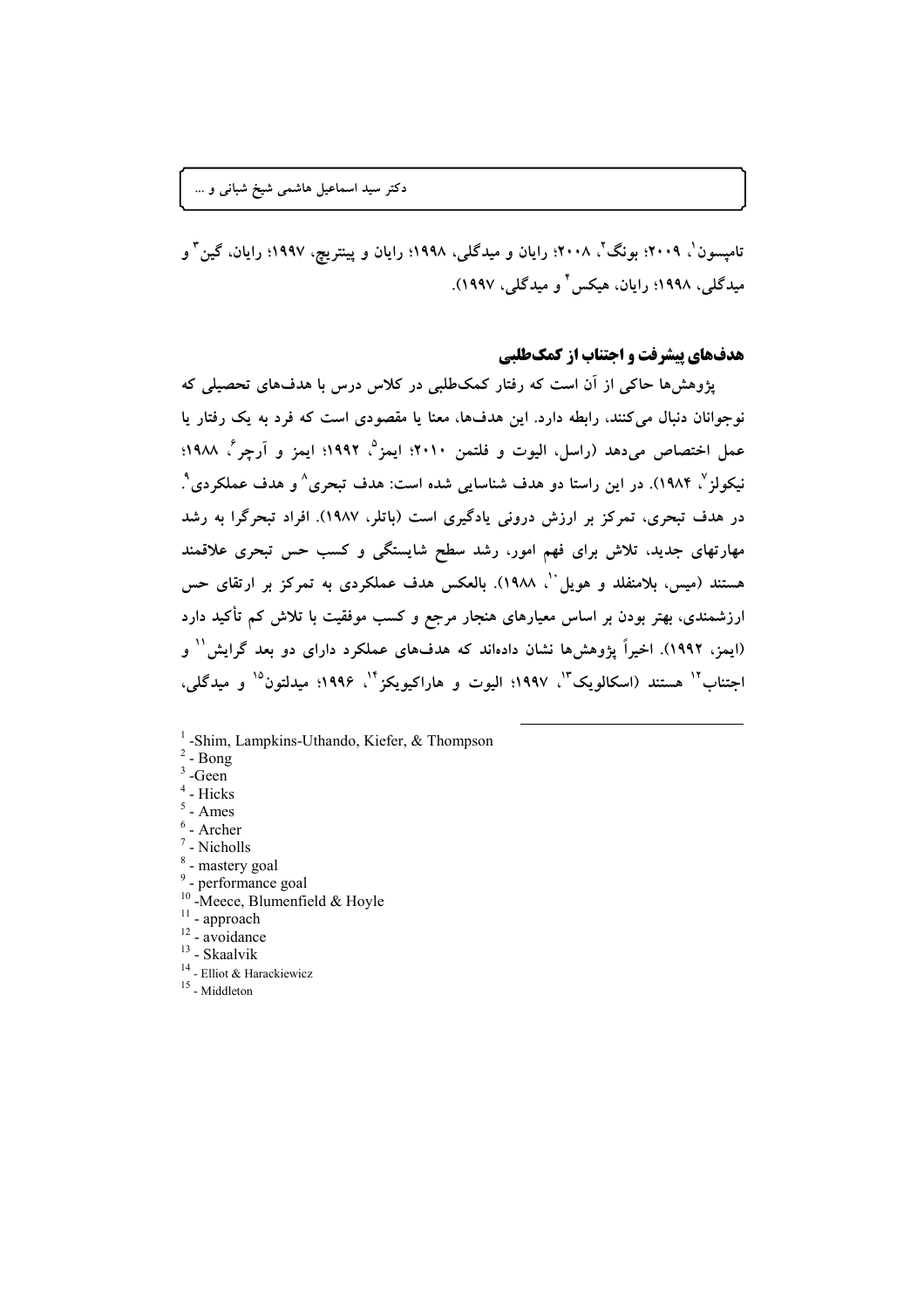١٩٩٧). افراد عملكردگرا در يک زمينه پيشرفت به اثبات يا تأييد شايستگي شان علاقمندند، حال آن که افراد عملکردگریز به دنبال اجتناب از تأیید عدم شایستگی خود هستند.

برخی مطالعات نشان دادهاند که ادراکات دانش آموزان از کمکطلبی تحت تاثیر نوع هدف پیشرفتی که در مدرسه دنبال میکنند، قرار میگیرد (راسل، الیوت و فلتمن ۲۰۱۰'؛ باتلر آ و نیومن، ۱۹۹۵؛ رایان و پینتریچ، ۱۹۹۷؛ رایان، پاتریک و شیم ٌ، ۲۰۰۵). ادراک دانش[موزان از اینکه کمکطلبی تهدیدی به خود ارزشمندی است؛ با اجتناب از آن رابطه دارد (رایان و پینتریچ، ١٩٩٧). اگر دانش آموزان تصور کنند که جستجوی کمک نشانه کم توانی آنها تعبیر و تفسیر خواهد شد، قضاوت و واكنش منفى اطرافيان را نسبت به آنها بر مى انگيزد و خود ارزشمندى آنها را زیر سؤال می برد، از کمکطلبی اجتناب خواهند کرد (باتلر و نیومن، ۱۹۹۵؛ رایان و پینتریچ، ۱۹۹۷؛ شاپیرو<sup>۲</sup>، ۱۹۸۳). دانشآموزان هنگامی استنباط های فوق را به عمل میآورند که هدفهای عملکردی را دنبال کنند. بالعکس هنگامی که هدف تبحری دارند، خود ارزشمندیشان را میزان تبحر آنها که بر اساس معیارهای خود مرجع<sup>۵</sup> سنجیده میشود، تعیین میکند. از این رو، دانش آموزانی که واجد چنین هدفی هستند کمکطلبی را راهبردی مناسب برای ارتقای میزان یادگیری میدانند و احتمالاً از آن روی گردان نمیشوند (راسل، الیوت و فلتمن۲۰۱۰؛ باتلر و نیومن، ۱۹۹۵؛ رایان و پینتریچ، ۱۹۹۷؛ رایان و همکاران، ۱۹۹۷؛ تاناکا، موراکامی و یاما اوچی ٔ، ۲۰۰۲؛ بونگ، ۲۰۰۸).

هر چند تحقیقات به عمل آمده در غرب بیانگر آن است که هدفهای عملکردی معمولاً بــا پیامدهای منفی همراه هستند، اما به نظر میرسد فرهنگ در این رابطه نقش مهمی ایفا مــیکنــد و موجب می شود که این هدفها در برخی فرهنگها متفاوت از دیگر فرهنگها عمل کننــد (اردن

 $<sup>1</sup>$  - Roussel, Elliot, & Feltman</sup>

 $2$  - Butler

 $3$  - Shim

 $4$  - Shapiro

<sup>5 -</sup> self-refrenced standards

<sup>&</sup>lt;sup>6</sup> - Tanaka, Murakami & Yamauchi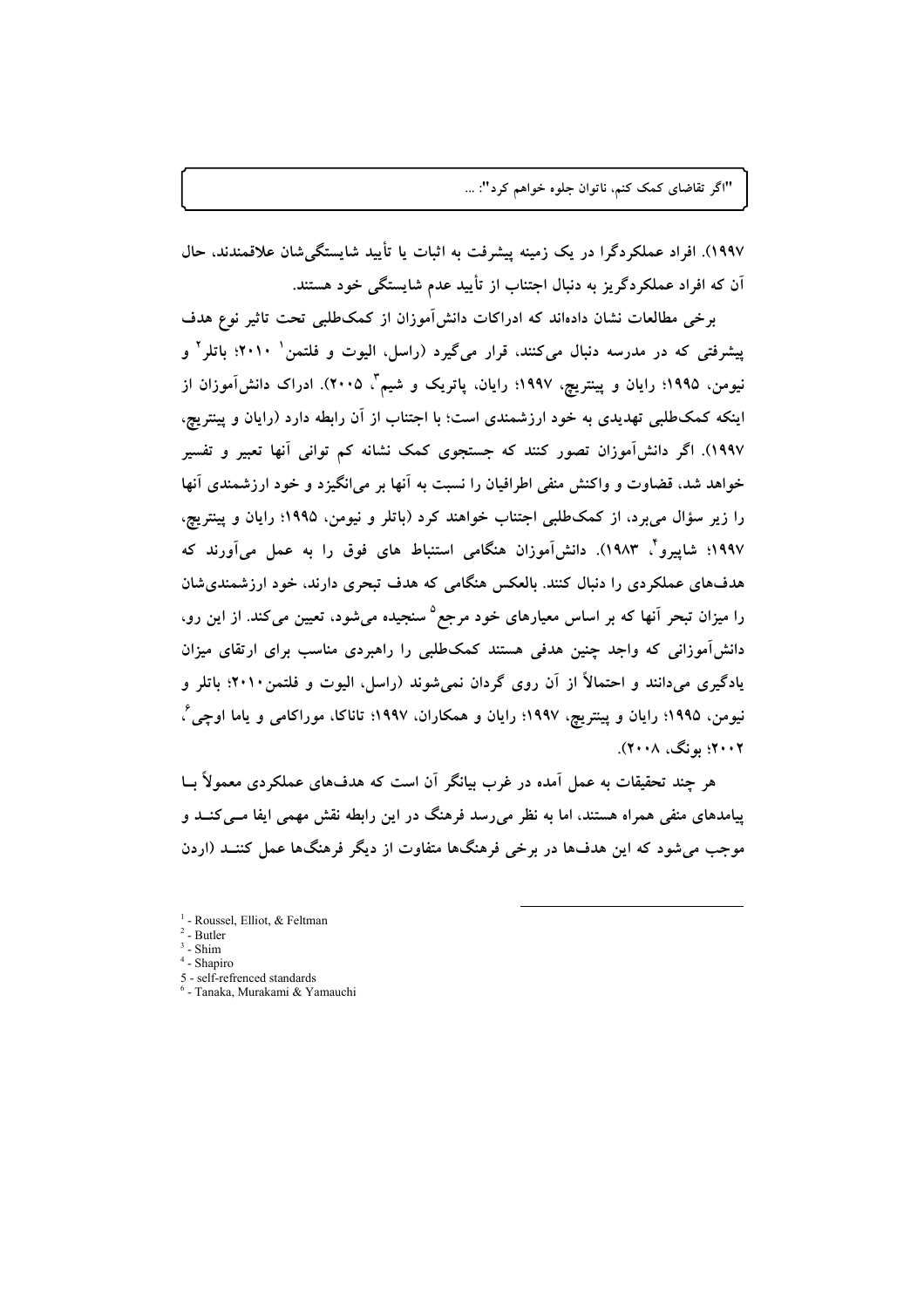و گیانکارلو '، ۲۰۰۱؛ سلیلی، چیو و لی '، ۲۰۰۱). مقایسههای بین فرهنگی آشکار ساختهانــد کــه جمع گرایی نسبت به فردگرایی با بدبینی، شکست تحصیلی، توجه به اطلاعات منفـی مربــوط بــه خود، ارج نهادن به احساس خجالتطی فرایند فرزندپروری، و تمایل به سـرزنش خــود همــراه بوده است. از آنجا که تعاریف متفاوت از خود، هدفها و تعاریف متفــاوتی از موفقیــت را بــه همراه دارد، لذا ممکن است هدفهای عملکردی برای دانش آموزانی که تعاریف مختلف از خود دارند، به گونهای متفاوت عمل کننــد (کــایلان"، میــدلتون، اردن و میــدگلمی، ۲۰۰۲). شــکرکن. هاشمی شیخ شبانی و نجاریان (۱۳۸۴) نیز دریافتند که بر خلاف نتایج پژوهش های انجـام شــده در غرب، در دانشآموزان ایرانی هـدفهـای عملکـردی (عملکـردیگـرا و عملکردگریـز) بـا خودناتوانسازی تحصیلی رابطه ندارند.

### هدفهای اجتماعی و اجتناب از کمک طلبی

کمکطلبی از این لحاظ که مستلزم تعامل با افراد دیگر است، هـم یـک راهبـرد یـادگیری است و هم یک راهبرد تعامل اجتماعی. دانش آموزانی کـه در کــلاس درس از دیگــران کمــک میطلبند، ممکن است تصور کنند که چنین عملی تصویر آنها را نزد دیگران تحـت تــأثیر قــرار میدهد. از این رو، انتظار میرود که هدفهای اجتماعی دانــشآمــوزان بــا عقایــد و رفتارهــای کمکطلبی شان رابطه داشته باشد. در طی دوران نوجـوانی، روابـط بــا همــسالان و جــستجوی محبوبیت آنها از اهمیت خاصی برخوردار میشود (رایان و همکــاران. ۲۰۰۱). عــلاوه بــر ایــن. برخی نوجوانان به این باور میررسند که ظاهر و رفتارهای شان توسط مخاطبان خیالی بــه دقــت قضاوت و وارسی میشود (الکیند\*،۱۹۶۷؛ به نقل از رایان، هیکس و میــدگلی، ۱۹۹۷). بنــابراین

1 - Urdan & GianCarlo 2 - Salili, Chiu & Lai 3 - Kaplan 4 - Elkind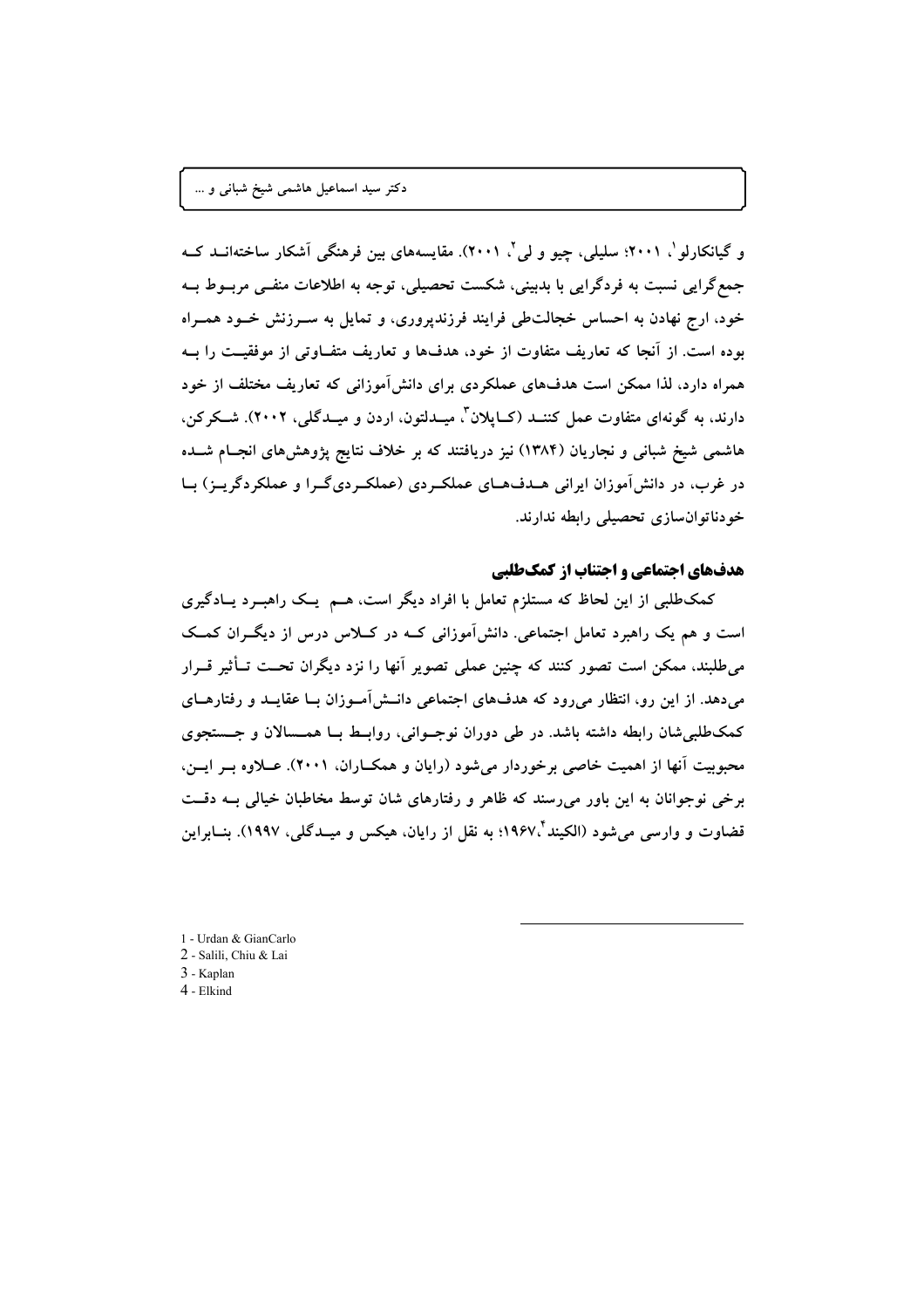رابطه بين هدفهاي اجتماعي و رفتار كمكطلبي ممكن اسـت، بــالاخص، در دوران نوجــواني قوی باشد.

دو نوع هدف اجتماعی را می توان عنوان کرد: هدف صمیمیتجـویی اجتمـاعی ٰ و هــدف منزلت اجتماعي ٌ. هدف صميميت جويبي اجتماعي به ايجاد و حفظ روابــط مثبــت بــا همــــــالان اشاره دارد (هیکس، ۱۹۹۶؛ به نقل از رایان و همکاران، ۱۹۹۷). دانش آمــوزانی کــه واجــد ایــن هدف هستند به دنبال دوستی هـای نزدیـک و صــمیمانه بــا دیگــران مــی باشــند. هــدفهــای صميميتجويي نيز همانند هدفهاي تبحري متضمن رقابت و مقايسه اجتماعي نيــستند. بنــابراين انتظار میرود که هدفهای صمیمیتجویی با اجتناب از کمکطلبی در کلاس درس رابطه منفی داشته باشد. اخیرا راسل، الیوت و فلتمن "(۲۰۱۰) گزارش دادند که هدف اجتماعی دوستی گرا " با کمک طلبی، رابطه مثبت و هدف دوستی گریز<sup>۵</sup> با آن رابطه منفی دارد. بــالعکس، هـــدفهــای منزلت اجتماعی به تمایــل بــه برخــورداری از تــشخص اجتمــاعی ٔ اشــاره دارنــد و از طریــق پیوندجویی با گروهی «مشهور» در مدرسه مشخص می شوند (هیکس، ۱۹۹۶: به نقل از رایـان و همکاران، ۱۹۹۷). هدفهای منزلت اجتماعی متضمن حفظ تصویری مثبت از فرد نــزد دیگــران است. به عبارتی، افرادی که به دنبال هدف منزلت اجتماعی هستند، نگرانند که مبادا تشخص شان نزد دیگران خدشهدار شود و از این رو ممکن است از کمکطلبــی اجتنــاب ورزنــد، چــرا کــه کمکطلبی، تصویر نامناسبی از آنها در موقعیتهای اجتمــاعی بــه جــای مــی گــذارد (رایــان و همکاران، ۱۹۹۷). مارچاند و اسکینر<sup>۷</sup> (۲۰۰۷) با انجــام پــژوهش روی دانــش آمــوزان نوجــوان گزارش دادند که وابستگی^با اجتناب از کمک طلبی رابطه مثبت دارد.

- social intimacy goal

social status goal

- Roussel, Elliot, & Feltman

<sup>4</sup>-friendship-approach goal -friendship-avoidance goal

 $6$  - social prestige

 $7$  - Marchand & Skinner

<sup>8</sup>-relatedness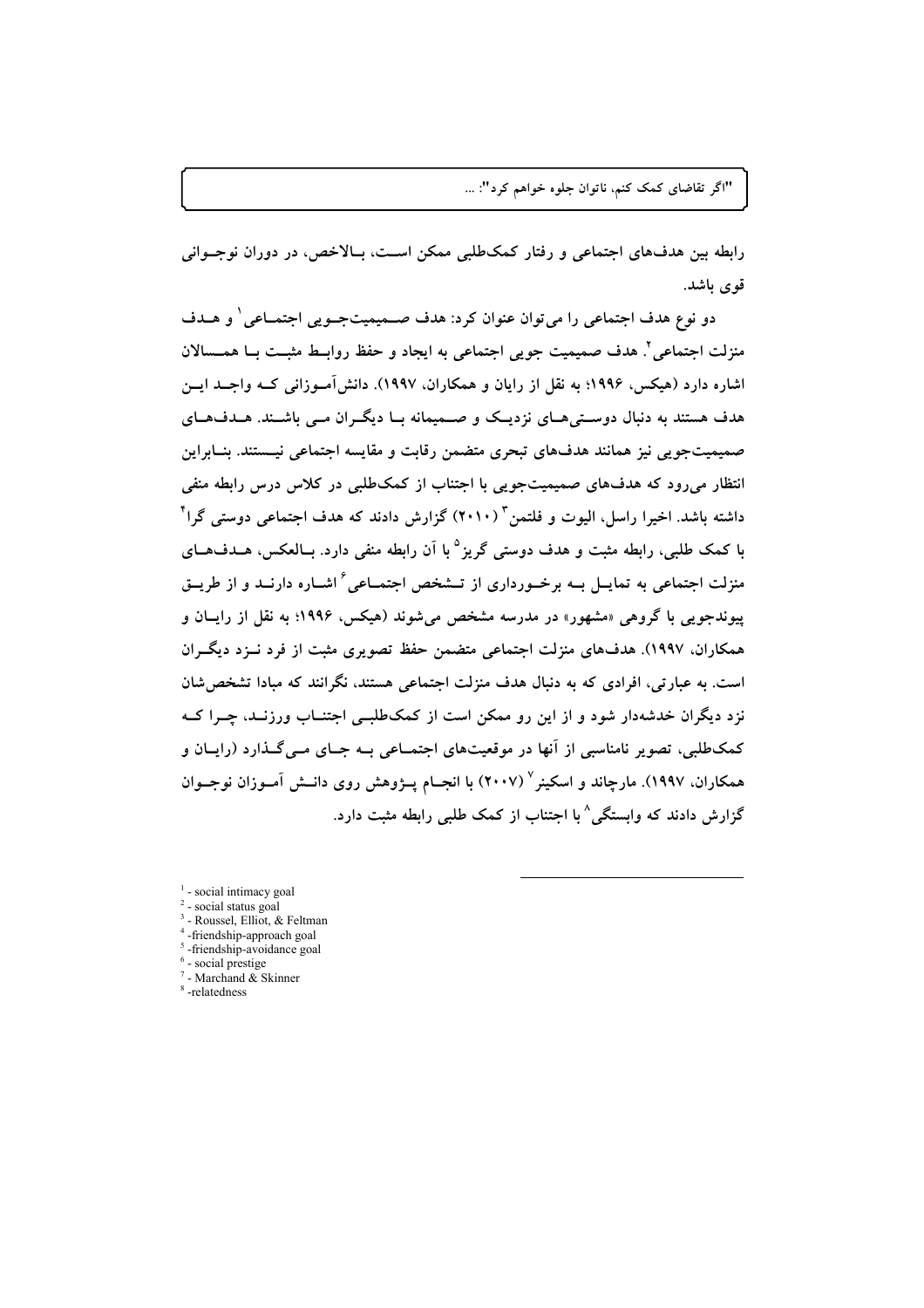**ادراکات خود و اجتناب از کمک طلبی** 

پژوهشها نشان داده است که ادراکات تهدید از جانب معلم و همسال راجع به کمکطلبی، رابطه نیرومندی با اجتناب از کمکطلبی دارد (رایان و پینتــریچ، ۱۹۹۷؛ نیــومن ۱۹۹۱، تاناکــا و همکاران، ۲۰۰۲). این پژوهش ها بیانگر آن است که اگر دانش آموزان کمکطلبی را تهدیدی ب ارزشمندی خود بدانند، جداً از آن اجتناب می,ورزند، ولی اگر آن را سودمند بیابند، به آن اقــدام میکنند. رایان و پینتریچ (۱۹۹۷) گزارش دادند که ادراک تهدید از جانب معلمــان و همـــسالان راجع به کمکطلبی، با اجتناب از کمکطلبی رابطه مثبت و با گرایش به کمکطلبی رابطه منفــی دار د.

یکی دیگر از متغیرهای ادراک خــود، خودکارآمــدی تحــصیلی اســت کــه بــا اجتنــاب از کمکطلبی رابطه منفی دارد (رایان و همکاران، ۱۹۹۸؛ رایان و پینتریچ، ۱۹۹۷). اگر دانش آموزان خود را کارآمد بدانند، درصورت نیاز به کمک، احتمالاً از آن اجتناب نخواهنــد کــرد چــرا کــه نگران قضاوت منفي ديگران نيستند.

هدف از پژوهش حاضر بررسی رابطه هدف های پیشرفت، هدف های اجتماعی و ادراکات خود، با اجتناب از کمک طلبی در کلاس درس است. برای بررسی این هدف، فرضیه های زیــر تدوين شد:

فرضیه ۱: بین هدف تبحری با اجتناب از کمک طلبی در کلاس درس رابطه منفی وجود دارد. فرضیه۲: بین هدف عملکردگرا با اجتناب از کمک طلبی در کلاس درس رابطه وجود ندارد. فرضیه۳: بین هدف عملکردگریز با اجتناب از کمکطلبی در کلاسدرس رابطه وجود ندارد. فرضیه۴: بین هدف صمیمیت جویی اجتماعی با اجتنــاب از کمــک طلبــی در کــلاس درس رابطه منفی وجود دارد.

فرضیه ۵: بین هدف منزلت اجتماعی با اجتناب از کمک طلبی در کلاس درس رابطه مثبت وجود دارد.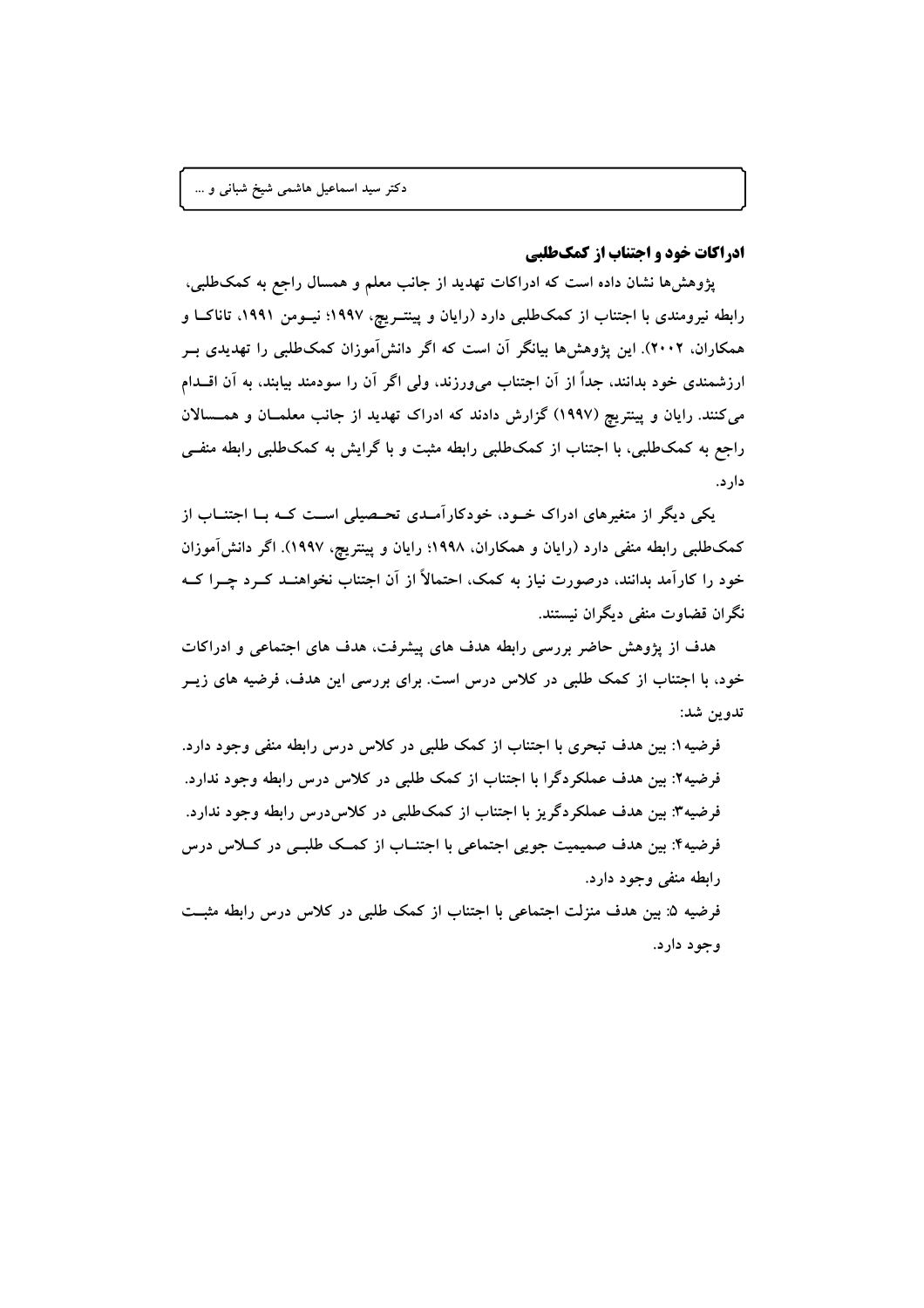فرضیه ۶: بین ادراک تهدید از جانب معلم با اجتناب از کمک طلبی در کلاس درس رابطـه مثبت وجود دارد. فرضیه ۷: بین ادراک تهدید از جانب همسال با اجتنــاب از کمــک طلبــی در کــلاس درس رابطه مثبت وجود دارد. فرضیه ۸: بین خودکارآمدی تحصیلی با اجتناب از کمک طلبی در کلاس درس رابطه منفـی وجود دارد.

# روش

جامعه آماری این پژوهش شامل کلیه دانشآموزان پسر سـال اول دبیرسـتان هـای نــواحی چهارگانه آموزش و پرورش شهر اهواز بود. از این جامعه، ۳۰۰ دانشآموز با روش نمونهگیــری تصادفی چند مرحلهای انتخاب شدند. در ابتدا فهرستی از کلیه دبیرستان های پــسرانه دولتــی در نواحي چهارگانه که داراي پايه تحصيلي اول متوسطه بودند، به عنوان چارچوب نمونهگيري تهيه شد. بر اساس این فهرست ۶ مدرسه به شیوه تصادفی برگزیده شد. نحوه انتخاب بــدین صــورت بود که از نواحی دو و سه که جمعیت بیشتری داشتند، هر کدام دو مدرسه و از نـواحی یـک و چهار که دانشآموزان کمتری داشتند، هر کدام یک مدرسه انتخاب شــد. ســپس از هــر مدرســه آزمودنی های مورد نیاز جهت انجام تحقیق به طور تصادفی انتخاب شــدند. ضــمنا معــدل کــل دانش آموزان در پایان همان سال به عنوان شاخص اندازه گیری عملکرد تحصیلی آزمودنیها در نظر گرفته شد.

## ابزارهای اندازهگیری

مقیاس اجتناب از کمکطلبی در کلاس درس: این مقیاس ۶ مادهای توسط رایان و پینتــریچ (۱۹۹۷) تبیین شده است. برای ساخت این مقیاس، آنها ابتدا مادههای پرسشنامههــای آربر تــون ٔ

 $<sup>1</sup>$  - Arberton</sup>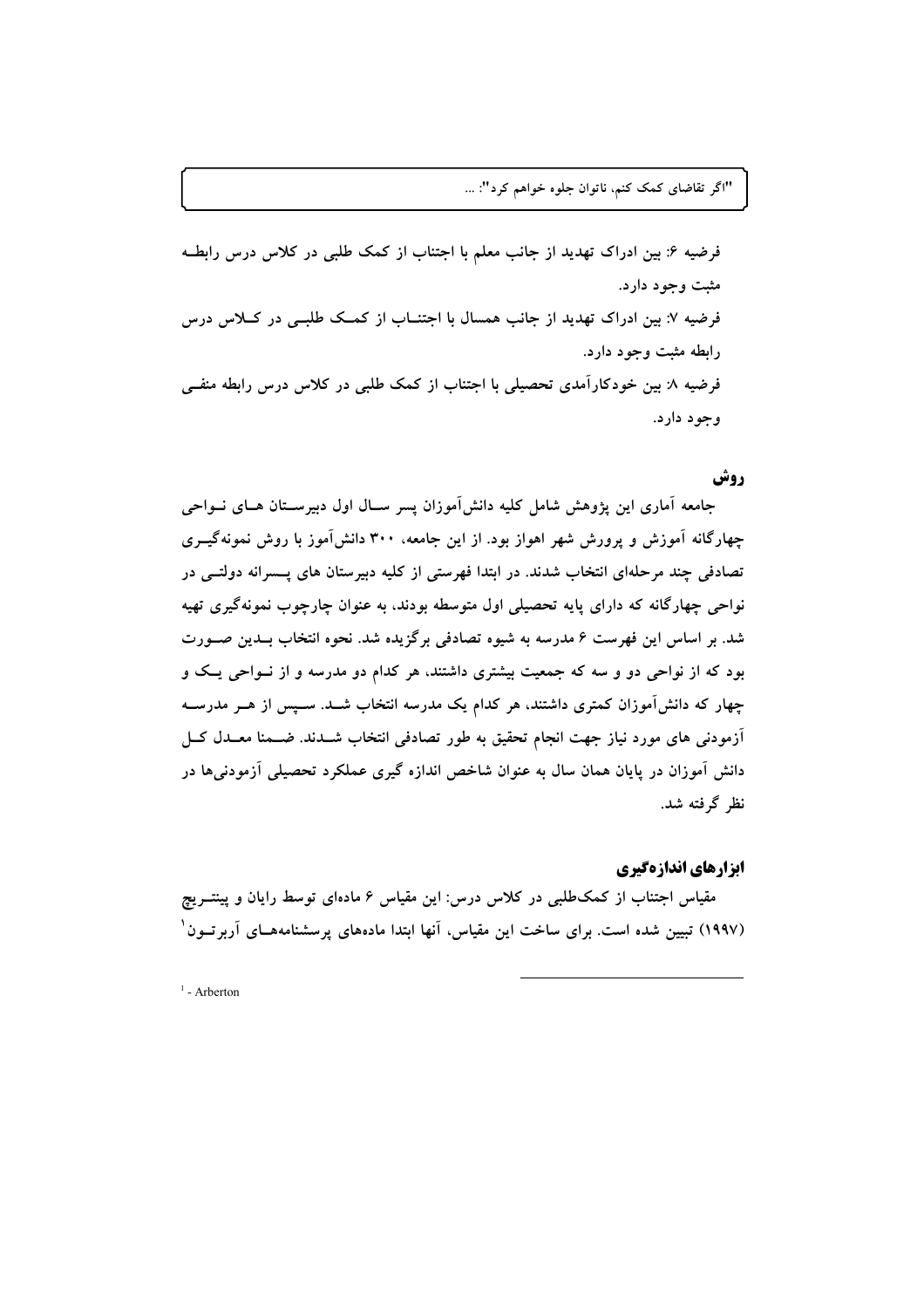(۱۹۹۳)، کارابنیک و ناپ (۱۹۹۱)و نیومن (۱۹۹۰) را که دو ویژگی «اجتنــاب از کمــکطلبــی علمی رغم نیاز به کمک» و «تمایل به کمکطلبی در هنگام نیاز» را اندازهگیری مــی کننــد، اقتبــاس نمودند. سپس کلیه مادهها با استفاده از مؤلفههای اصلی تحلیل شدند و دو عامل ظاهر شــد. بــر اساس یکی از این دو عامل، مقیاس راهبردهای اجتناب از کمکطلبی با آلفـای کرونبــاخ ۰/۷۷ ایجاد شد. در تحقیق حاضر پایایی این مقیاس با روش آلفای کرونباخ ۰/۷۸ به دست آمد. رایان و پینتریچ (۱۹۹۷) گزارش دادند که این مقیاس از روایی قابل قبولی برخوردار است. در پژوهش حاضر ضریب همبستگی بین مقیاس اجتناب از کمکطلبی در کلاس درس بــا پرســشنامه هــای ادراک تهدید از همسال و ادراک تهدید از معلم به ترتیب ۰/۶۰ و ۰/۳۷۳ به دست آمـد کــه در سطح P<۰/۰۱ معنی دار بودند و حاکی از روایی قابل قبول آن است.

مقیاسهای ادراک تهدید از جانب همسال و معلم: این دو مقیاس نیز توسط رایان و پینتریچ (۱۹۹۷) ساخته شدند. برای تبیین این مقیاسها، آنها بر اساس آثــار کارابنیــک و نــاپ (۱۹۹۱)، نیومن و گلدین ٔ (۱۹۹۰؛ به نقل از رایــان و پینتــریچ، ۱۹۹۷) و ون‹درمــیج (۱۹۸۸) ســؤالاتی را جهت اندازهگیری نگرش نسبت به کمکطلبسی طراحسی کردنــد. از تحلیــل عوامــل روی کلیــه مادههای طراحی شده سه عامل به دست داد که ادراک از سودمندیهای کمکطلبـی بــه عنــوان یک عامل و ادراک تهدید از جانب همسالان و معلم راجع به کمکطلبی به عنوان دو عامل دیگر ظاهر شدند. رایان و پینتریچ (۱۹۹۷) پایایی دو مقیاس ادراک تهدید از جانــب همـــسال و معلــم راجع به کمکطلبی را با استفاده از آلفای کرونباخ به ترتیب ۰/۸۷ و ۰/۷۷ گـزارش دادنــد. در پژوهش حاضر پایایی این دو مقیاس با استفاده از آلفای کرونبــاخ بــه ترتیــب ۰/۸۲ و ۰/۶۷ بــه دست آمد. رایان و پینتریچ (۱۹۹۷) و رایان و همکاران (۱۹۹۸) گزارش دادند که این دو مقیاس از روایی سازه مطلوبی برخوردارند. در پژوهش حاضر همبستگی بـین مقیـاس ادراک تهدیــد از جانب همسال و ادراک تهدید از جانب معلم با مقیاس پرســشنامه اجتنــاب از کمــک طلبــی در

 $<sup>1</sup>$  - Knapp</sup>  $2 -$ Goldin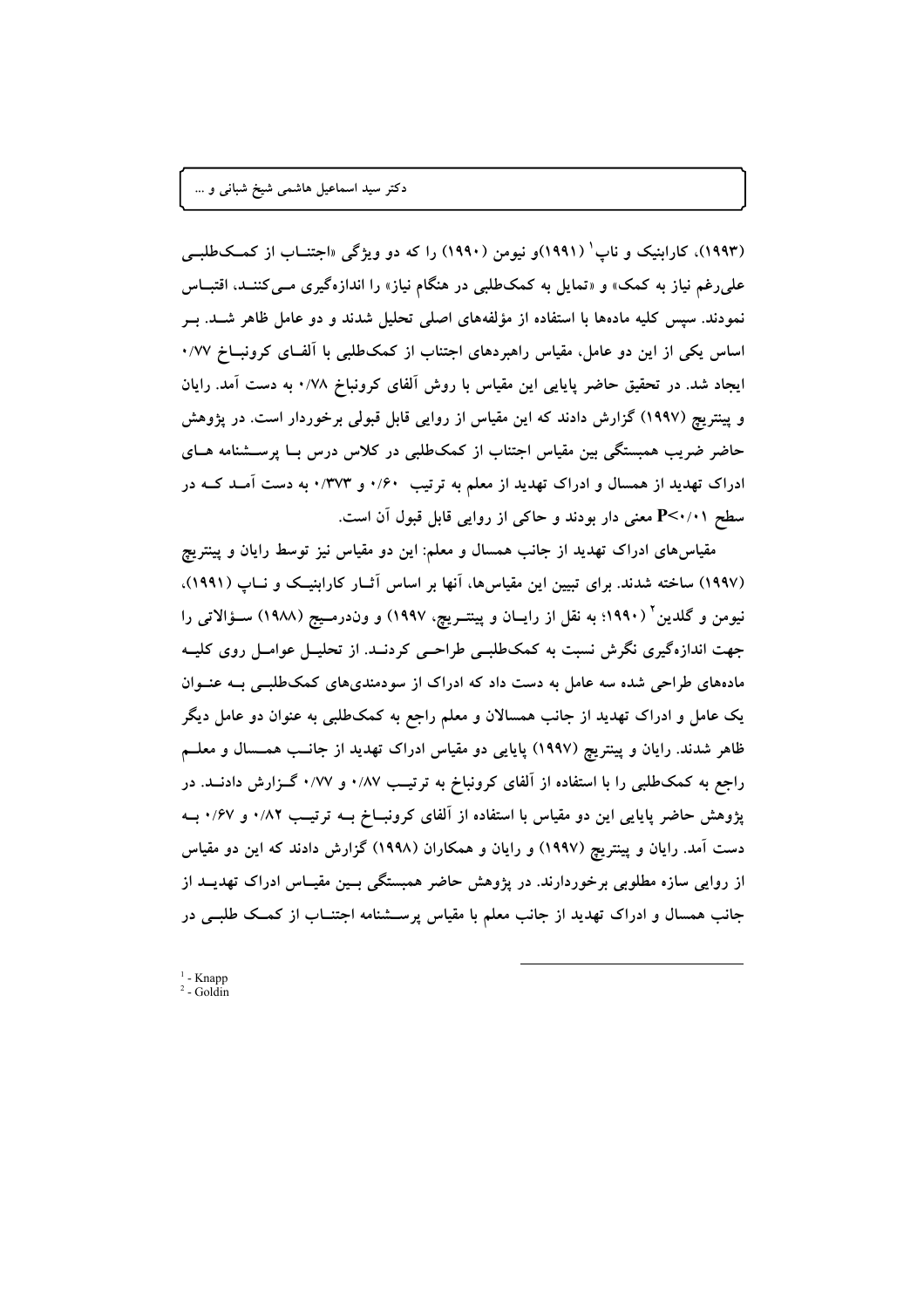کلاس درس به ترتیب ۰/۶۰۱ و ۰/۳۷ حاصل شد کــه در ســطح p<۰/۰۰۱ معنــیدار بودنــد و حاکم اعتبار این دو مقیاس است.

مقیاس های هدفهای اجتماعی: این دو مقیاس یعنی مقیاس هدف صمیمیتجویی و هــدف منزلت اجتماعی به ترتیب شامل ۸ و ۴ ماده هستند. رایان، هیکس و میــدگلی (۱۹۹۷) بــا انجــام تحلیل عوامل مؤلفههای اصلی روی سؤالات مقیاسهایی که هیکس و مورفی (۱۹۹۵) و هیکس. مورفي و پاتريک (١٩٩٥) جهت اندازهگيري هدفهاي اجتماعي؛ يعني هدفصــميميتجــويي و هدف منزلت اجتماعی به کار برده بودند، این دو مقیـاس را تبیــین نمودنــد. رایــان و همکــاران (۱۹۹۷) پایایی این دو مقیاس را به ترتیب ۰/۶۰ و ۰/۶۵ گیزارش دادنــد. در پیژوهش حاضــر پایایی این دو مقیاس با روش اَلفای کرونباخ به ترتیب ۰/۷۷ و ۰/۵۲ بــه دســت آمــد. رایــان و همکاران (۱۹۹۷) با همبستهکردن این دو مقیاس بــا مقیــاس۵هــای هــدف تبحــری و اجتنــاب از کمکطلبی در کلاس درس، روایی سازه این دو مقیــاس را تأییــد کردنــد. در پــژوهش حاضــر همبستگی بین این دو مقیاس با مقیاس های هدف تبحری (میدگلی و همکاران، ۲۰۰۰؛ به نقل از شکرکن، هاشمی شیخ شبانی و نجاریــان، ۱۳۸۴) و اجتنــاب از کمــک طلبــی در کــلاس درس (رایان و پینتریچ، ۱۹۹۷)، به ترتیب ۱/۲۸۶ و ۱/۲۶۶ به دست آمـد کــه در سـطح ۲۰٬۰۰۱ ـ معنىدار بودند.

روایی و پایایی چهار مقیاس دیگر تحقیق حاضر، یعنی مقیاسهای هــدف تبحــری، هــدف عملکردگرا، هدف عملکردگریز و کارآمدی تحصیلی توسط شـکرکن و همکـاران (۱۳۸۴) روی دانشآموزان پسر سال اول دبیرستانهای اهواز، بررسی شــدند کــه همگــی واجــد خــصوصیات روانسنجي مطلوبي بودند.

# يافتههاي يژوهش

یافتههای توصیفی متغیرهای تحقیق شامل میانگین و انحراف معیار هر متغیر و نیز همبستگی بین کلیه متغیرها در جدول ۱ ارائه شدهاند. مندرجات این جدول نشان مــی دهــد کــه بــالاترین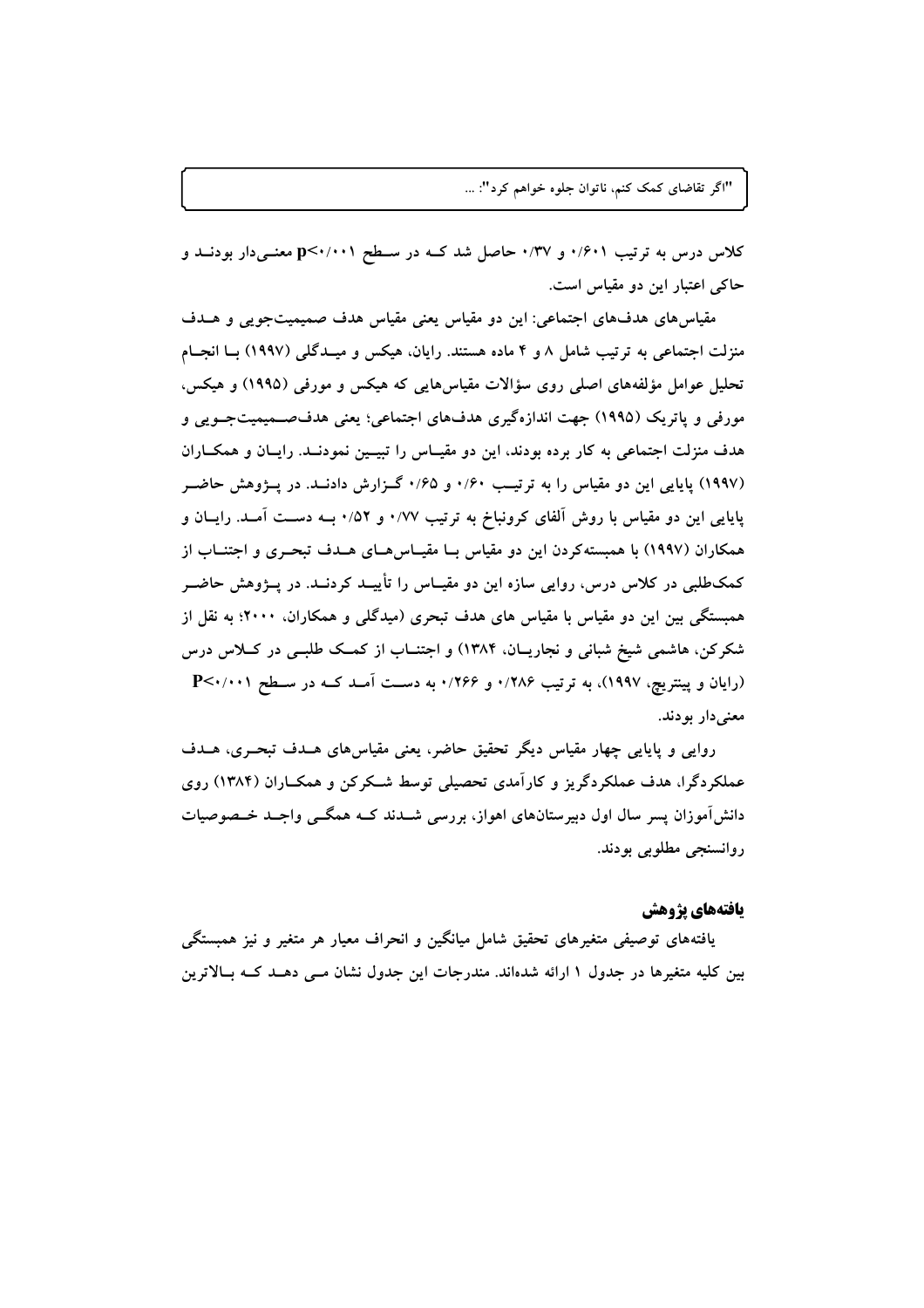میانگین به متغیر صمیمیتجویی اجتماعی مربوط است. در ارتباط با متغیر وابسته؛ یعنی اجتنــاب از کمکطلبی در کلاس درس، مشاهده میشود که میانگین و انحراف معیار به ترتیب ۱۱/۷۷ و ۵/۱۳ میباشد.

| متغيرها                    | ميانگين                           | انحرا<br>ف<br>معيار      | $\lambda$                                                                                        | $\pmb{\Upsilon}$                                                                             | $\pmb{\mathtt{v}}$        | ۴                           | ۵                                       | ۶                         | ٧                          | ۸                        | ٩        |
|----------------------------|-----------------------------------|--------------------------|--------------------------------------------------------------------------------------------------|----------------------------------------------------------------------------------------------|---------------------------|-----------------------------|-----------------------------------------|---------------------------|----------------------------|--------------------------|----------|
| ۱– اجتناب از کمک<br>طلبى   | 11/YY                             | $\Delta/\Upsilon$        | $\overline{\phantom{a}}$                                                                         |                                                                                              |                           |                             |                                         |                           |                            |                          |          |
| ٢- هدف تبحري               | $\Gamma\backslash\left( 9\right)$ | Y/Y                      | $-$ - /۲۴ $\hspace{-1.5mm}^{\ast\ast}$                                                           | $\overline{\phantom{0}}$                                                                     |                           |                             |                                         |                           |                            |                          |          |
| ٣– هدف عملکردگرا           | $\lambda/\tau\tau$                | 4/54                     | $-\cdot/\cdot \tau$                                                                              | $\cdot$ /۲۸۱ $^{**}$                                                                         | $\overline{\phantom{a}}$  |                             |                                         |                           |                            |                          |          |
| ۴– هدف عملکر د<br>گريز     | 14/91                             | Y/Y                      | $-\cdot/\lambda$ .                                                                               | $\cdot/\gamma\gamma^*$                                                                       | $\cdot$ /۲۵ $^{**}$       | $\qquad \qquad -$           |                                         |                           |                            |                          |          |
| ۵– ادراک تهدید از<br>همسال | 17/97                             | $\Delta/\lambda$ Y       | $\boldsymbol{\cdot} \mathbf{1} \boldsymbol{\varphi} \boldsymbol{\cdot} \boldsymbol{\gamma}^{**}$ | $-$ /1٢                                                                                      | $\cdot/\cdot\mathsf{r}$   | $\cdot/\cdot\wedge\tau$     | $\overline{\phantom{a}}$                |                           |                            |                          |          |
| ۶– ادار ک تهدید از<br>معلم | 17/7                              | $\frac{1}{2}$            | $\cdot$ /٣٧٣ $^{\ast\ast}$                                                                       | $-1.54$                                                                                      | $. / . \Delta$ ۶          | $-\cdot/\cdot$ ۶            | $\boldsymbol{\cdot}$ /۵۳۳ $^{\ast\ast}$ | $\qquad \qquad -$         |                            |                          |          |
| ۷- صمیمیت جویی<br>اجتماعى  | $\tau\tau/\cdot\Delta$            | $\Delta/\Upsilon\Lambda$ | $- \cdot / \gamma \gamma^*$                                                                      | $\cdot$ /۲۴۵ $^{**}$                                                                         | $\cdot/\gamma$ ۶*         | $\cdot$ /٢۵۵ $^*$           | $-\cdot/\cdot\setminus\Delta$           | $-1.15$                   | $\qquad \qquad -$          |                          |          |
| ۸– هدف یایگاه<br>اجتماعى   | $17/\Delta 7$                     | ۴                        | $\boldsymbol{\cdot}/\gamma^*$                                                                    | $-1.59$                                                                                      | $\cdot/\mathsf{Mod}^{**}$ | .1.57                       | $\boldsymbol{\cdot}$ /۲۲۳ $^{\ast\ast}$ | .1.98                     | .119                       | $\overline{\phantom{a}}$ |          |
| ۹– معدل تحصیلی             | 10/27                             | $\mathbf{r}/\mathbf{r}$  | $-1155$                                                                                          | $\cdot$ /۲۴۶ $^{\ast\ast}$                                                                   | .7.77                     | $\cdot/\cdot \wedge \wedge$ | $-\cdot/\right. \cdot \mathsf{V}$       | $-\cdot/\cdot \wedge$     | $-\cdot/\cdot$ ۴           | $. / .7\lambda$          | $\equiv$ |
| ۱۰– کارآمدی تحصیلی         | $\lambda/\sqrt{2}$                | $\mathbf{r}/\mathbf{r}$  | $-119$                                                                                           | $\boldsymbol{\cdot} \mathbf{1} \boldsymbol{\gamma} \boldsymbol{\cdot} \boldsymbol{\gamma}^*$ | $\cdot/\cdot\cdot\Delta$  | - $100^*$                   | $-\cdot/\right. \cdot \ast$             | $-\cdot/\cdot \mathbf{v}$ | $\cdot$ /۲۴۴ $^{\ast\ast}$ | $\cdot/\cdot\cdot$       | .711     |

جدول ۱: میانگین، انحراف معیار و ضرایب همبستگی بین متغیرهای مورد مطالعه

\* در سطح ۰/۰۵ معنی دار است مسلمهٔ ۰/۰۱ معنی دار است یافتههای مربوط به آزمون فرضیههای اول تا هشتم تحقیق در جدول ۲ ارائه شدهاند.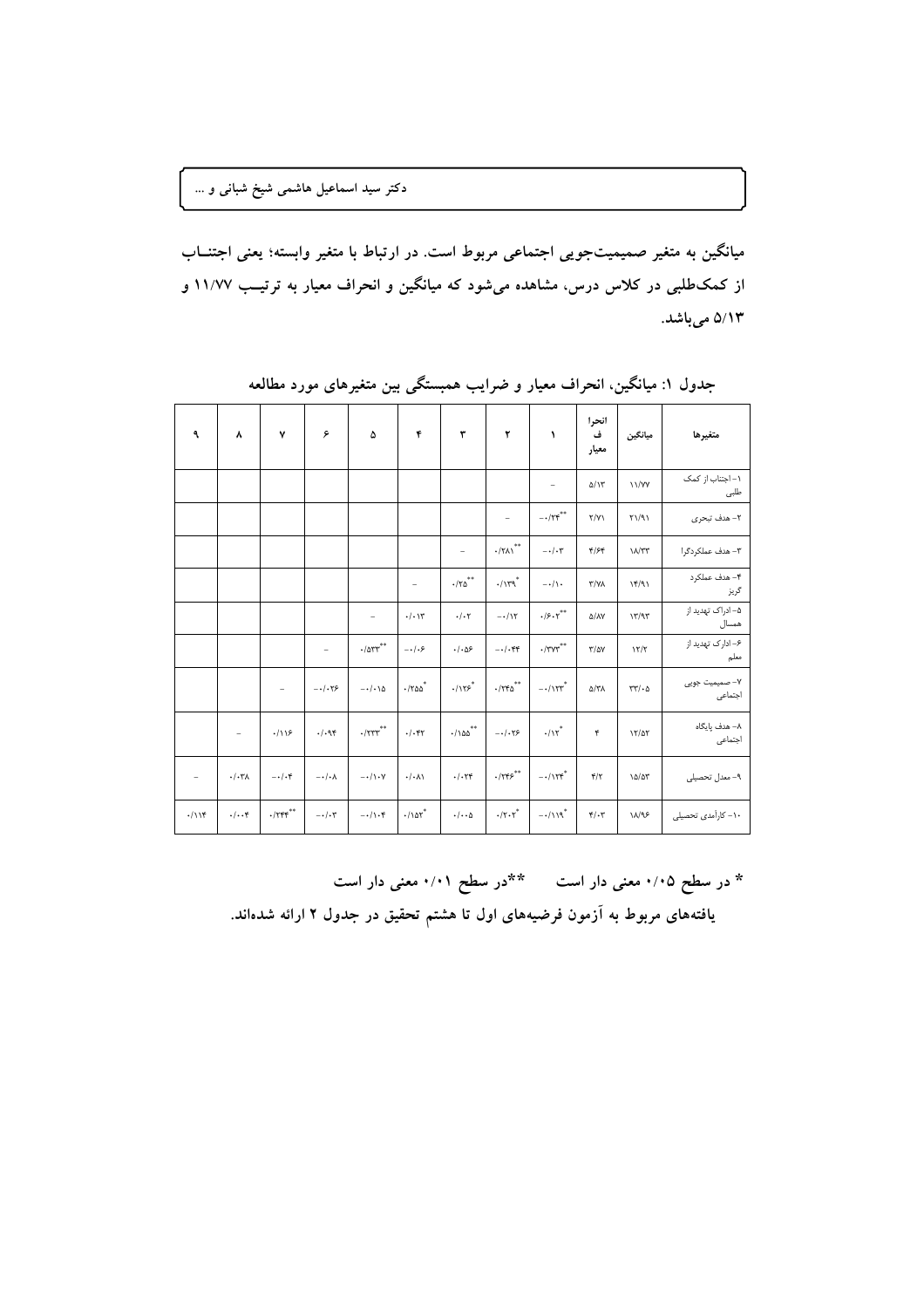| سطح احتمال                                                       | ضريب همبستگي                   | حجم نمونه | شاخصهای أماری              |
|------------------------------------------------------------------|--------------------------------|-----------|----------------------------|
| P                                                                | R                              |           | متغیرهای مستقل             |
| $\cdot/\cdot\cdot\cdot$                                          | $-1779$                        | ۲V٢       | هدف تبحري                  |
| $\cdot$ /۶۳۳                                                     | $- \cdot / \cdot \tau$ q       | ۲۷۱       | هدف عملكردگرا              |
| $\cdot$ / $\cdot$ 90                                             | $-\star/\uparrow\star\uparrow$ | YVV       | هدف عملكردگريز             |
| $\cdot/\cdot$ $4\vee$                                            | $-1$                           | ۲۶۲       | هدف صميميتجويي اجتماعي     |
| $\cdot/\cdot$ ۴۴                                                 | $\cdot$ /١٢                    | ٢Λ٠       | هدف پایگاه اجتماعی         |
| $\cdot/\cdot\cdot\cdot$                                          | ۰/۶۰۳                          | ۲۶۴       | ادراک تهدید از جانب هم سال |
| $\cdot/\cdot\cdot\cdot$                                          | ۰/۳۷۳                          | ۲V٢       | ادراک تهدید از جانب معلم   |
| $\boldsymbol{\cdot}/\boldsymbol{\cdot} \, \boldsymbol{\Diamond}$ | $-1/119$                       | ۲۶۹       | كاراًمدي تحصيلي            |

جدول ۲: همبستگی متغیرهای پیشایند با اجتناب از کمکطلبی در کلاس درس

از مندرجات جدول ۲ چنین بر می آید که مطابق با انتظار، هـدف تبحـری بــا اجتنــاب از کمک طلبی، رابطه منفی معنی دار (۰/۲۳۹– r=). (۰/۰۰۱) دارد، بنابراین فرضیه نخست تحقیق تأييد مي شـود. هـدف عملكردگـرا بــا اجتنــاب از كمــك طلبــي رابطــه نــدارد (٢٩ ــ١٠- =٣) p<۰/۶۳۳)، بنابراین فرضیه دوم تحقیق تأیید می شود. هدف عملکردگریز با اجتناب از کمک طلبی رابطه ندارد (۰/۱۰۱– =r) p<۰/۰۹۵)، بنابراین فرضیه سوم تحقیق تأیید می شود. هـدف صمیمیت جویی اجتماعی بـا اجتنـاب از کمـک طلبـی رابطـه منفـی معنـی دار (١٢٣/٠- =r p<۰/۰۴۷) دارد، بنابراین فرضیه چهارم تحقیق تأیید می شود. هدف پایگاه اجتماعی با اجتنــاب از کمک طلبی رابطه مثبت معنی دار (۱۲/۰۴۴ :۳=۰/۱۴) دارد، بنابراین فرضیه پسنجم تحقیــق تأیید می شود. ادراک تهدید از جانب همسال با اجتناب از کمک طلبی رابطــه مثبــت معنــی دار (p<۰/۰۰۱ ،r=۰/۶۰۳) دارد، بنابراین فرضیه ششم تحقیق تأیید می شود. ادراک تهدید از جانب معلم با اجتناب از کمک طلبی رابطه مثبت معنــی دار (۳۷۳/۰=۰۲، p<۰/۰۰۰۱) دارد، بنــابراین فرضیه هفتم تحقیق تأیید می شود. بالاخره مندرجات جدول ۲ نــشان مــی دهــد کــه کارآمــدی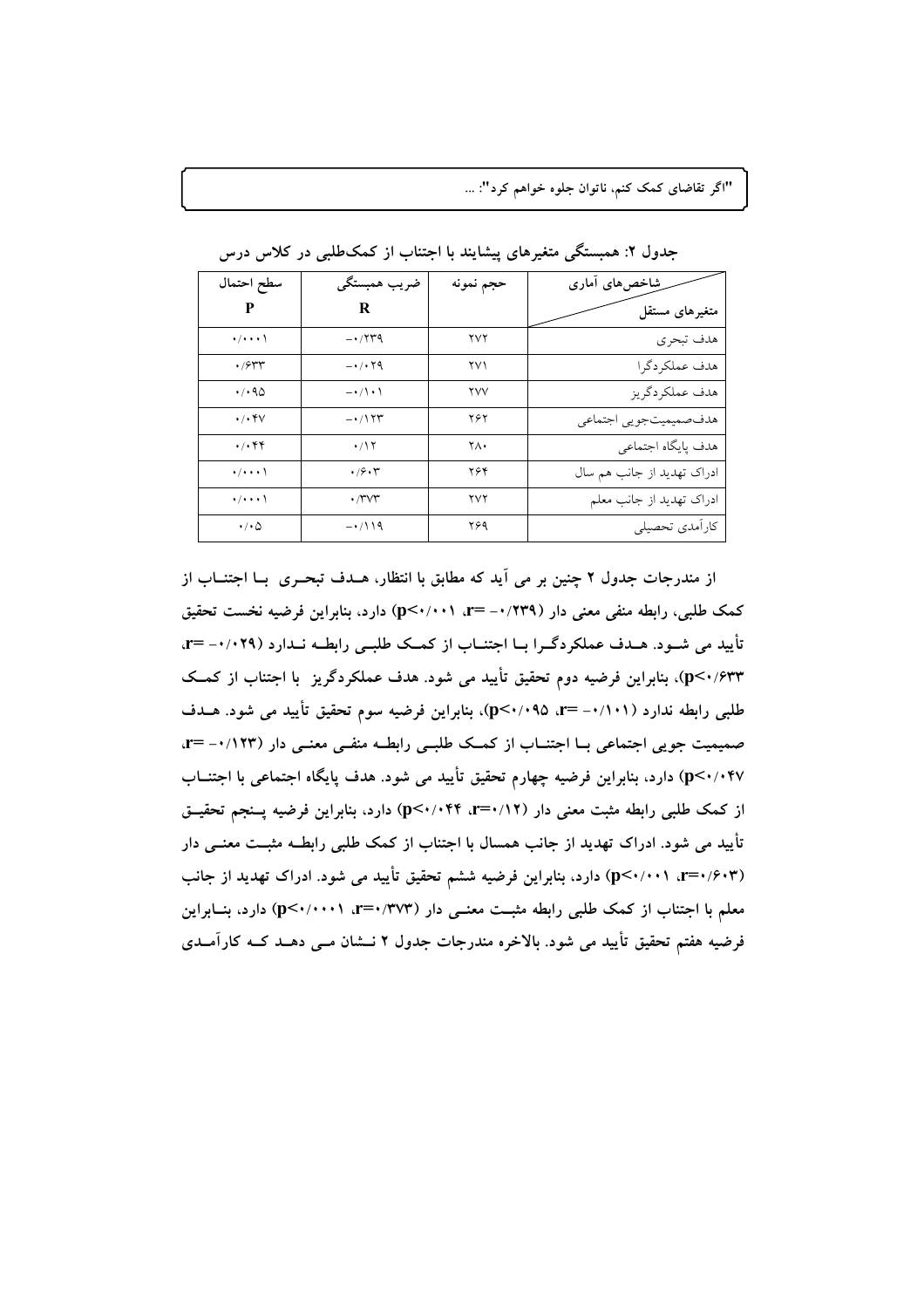دکتر سید اسماعیل هاشمی شیخ شبانی و …

تحصیلی با اجتناب از کمک طلبی رابطه منفی معنــی دار (۰/۱۹/+==r) (p<۰/۰۵) دارد، بنــابراین فرضيه هشتم تحقيق تأييد مي شود.

به منظور آزمون فرضیه نهم تحقیق از روش آمـاری تحلیــل رگرســیون چندگانــه بــه روش مرحله ای استفاده شد. نتایج حاصل از این تحلیل در جدول ۳ درج شده اند.

|                                                                               | ضرایب رگرسیون (β)                                                                        |                                                                                     | F                                                                                            |                                                                                    |                       | فخلخصهای أماری          |                                                 |           |            |
|-------------------------------------------------------------------------------|------------------------------------------------------------------------------------------|-------------------------------------------------------------------------------------|----------------------------------------------------------------------------------------------|------------------------------------------------------------------------------------|-----------------------|-------------------------|-------------------------------------------------|-----------|------------|
| ۴                                                                             | ٣                                                                                        | ۲                                                                                   |                                                                                              | P                                                                                  | <b>RS</b>             |                         |                                                 | <b>MR</b> | پیش بین ها |
|                                                                               |                                                                                          |                                                                                     | $\beta = \cdot / \Delta \wedge \tau$<br>$t = 9/001$<br>$p=\cdot/\cdot\cdot\cdot$             | 91/777<br>$\cdot/\cdot\cdot\cdot$                                                  | $\cdot$ $\pi$         | $\cdot$ /0/17           | ۱– ادراک تهدید از جانب همسال<br>راجع به کمکطلبی |           |            |
|                                                                               |                                                                                          | $\beta = -\cdot/\sqrt{v}$<br>$t = -Y/\Lambda^T$<br>$p = \cdot / \cdot \cdot \Delta$ | $\beta = \cdot$ / $\hat{z}$<br>$t = \frac{1}{\sqrt{1 + 1}}$<br>$p=\cdot/\cdot\cdot\cdot$     | 01/f1V<br>$\cdot$ / $\cdot$ $\cdot$ \                                              | $\cdot$ /۳۶ $V$       | .79.9                   | ۲– هدف عملکر د گريز                             |           |            |
|                                                                               | $\beta = \cdot / \sqrt{55}$<br>$t = \gamma \cdot \gamma$<br>$p = \cdot / \cdot \uparrow$ | $\beta = -\cdot / \sqrt{5}V$<br>$t = -Y/VAV$<br>$p = \cdot / \cdot \cdot$           | $\beta = \cdot / \delta r$<br>$t = V/\Delta V$<br>$p = \cdot / \cdot \cdot \cdot$            | $\mathsf{r}\mathfrak{s}/\mathsf{r}\mathsf{r}\mathsf{r}$<br>$\cdot/\cdot\cdot\cdot$ | $\cdot$ /۳ $\wedge$ ۳ | $\cdot$ / $\frac{9}{1}$ | ۳- ادراک تهدید از جانب معلم<br>راجع به کمکطلبی  |           |            |
| $\beta = -1$<br>$t = -\gamma / \cdot \gamma$<br>$p = \cdot / \cdot \forall v$ | $\beta = \cdot / \sqrt{4}$<br>$t = \frac{1}{2}$<br>$p = \cdot / \cdot \tau \tau$         | $\beta = -10$<br>$t = -\frac{1}{2}$<br>$p=\cdot/\cdot\cdot$                         | $\beta = \cdot / \Delta \cdot \mathcal{A}$<br>$t = V/YYY$<br>$p = \cdot / \cdot \cdot \cdot$ | <b>YA/VYF</b><br>$\cdot/\cdot\cdot\cdot$                                           | .799                  | $\cdot$ /۶۳ $\cdot$     | ۴- هدف تبحري                                    |           |            |

جدول ۳: همبستگی چندگانه بین متغیرهای پیش بین و ملاک با روش مرحلهای

نتایج مندرج در جدول ۳ نشان می دهند که چهار متغیر ادراک تهدید از جانب هــم ســال، هدف عملکرد گریز، ادراک تهدید از جانب معلم و هدف تبحری، به طور معنی داری واریــانس اجتناب از کمک طلبی را به حساب می آورند. ایــن چهــار متغیــر در مجمــوع ۳۹/۶ درصــد از واریانس اجتناب از کمک طلبی را تبیین می کنند.

جدول ۴ نتایج مربوط به همبستگی بین اجتناب از کمک طلبی در کلاس درس و عملکـرد تحصیلی را نشان میدهد.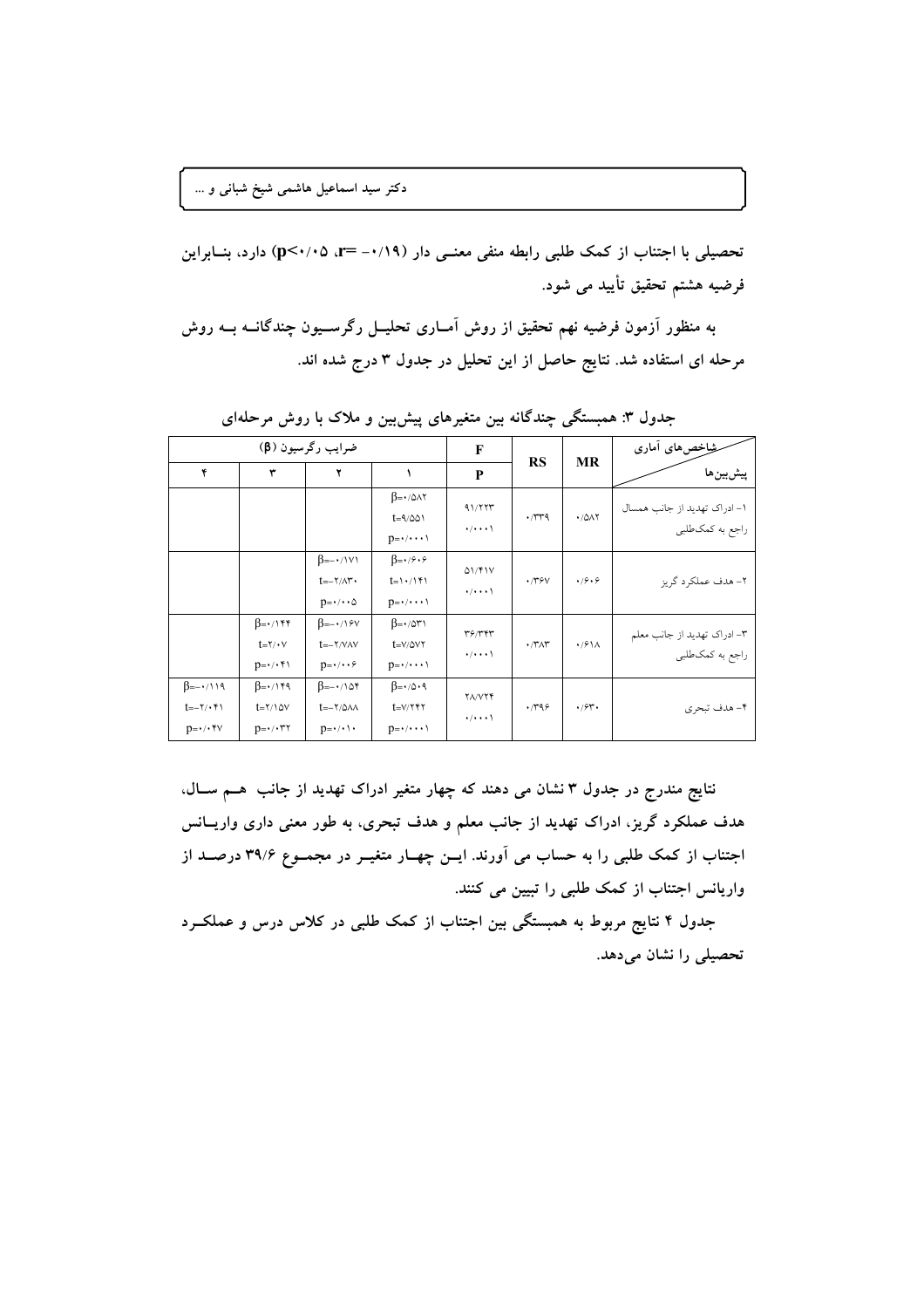| جدول ۴: همبستگی اجتناب از کمکطلبی با عملکرد تحصیلی |             |                                                     |  |
|----------------------------------------------------|-------------|-----------------------------------------------------|--|
|                                                    |             |                                                     |  |
|                                                    | $Y\wedge Y$ | $\cdot$ / $\cdot \cdot \cdot$ - $\cdot$ /17 $\cdot$ |  |

بر اساس مندرجات جدول ۴ بسین اجتنساب از کمک طلبے در کیلاس درس و عملک رد تحصیلی رابطه منفی معنی دار وجود دارد، بنابراین فرضیه دهم تحقیق تأیید می شود.

# بحث و نتیجهگیری

پژوهش حاضر جهت بررسی و فهم رفتار کمکطلبی نوجوانان درکلاس درس انجام گرفته و در این راستا، رابطه بین هدفهای پیـشرفت فـردی و هـدفهـای اجتمـاعی بـا اجتنــاب از کمکطلبی در کلاس درس بررسی شده است. تحلیل همبستگی و تحلیــل رگرســیون چندگانــه فرضیههای پژوهش را تأیید کردند. در زیر یافتههای حاصل از این فرضیهها تبیین می شود.

نتایج پژوهش حاضر نشان داد که بین هدف تبحری و اجتنــاب از کمــکاطلبــی در کـــلاس درس رابطه منفی وجود دارد. این یافته با پژوهشهای انجـام شــده توسـط راسـل و همکــاران (۲۰۱۰)، بساتلر و نیسومن (۱۹۹۵؛ ۱۹۹۱؛ ۱۹۹۴)، رایسان و پینتسریچ (۱۹۹۷) رایسان و همکساران (١٩٩٧)، تاناکا و همکــاران (٢٠٠٢)، فريــدل، هــرودا و ميــدگلي(٢٠٠١)، رايــان و همکــاران (۱۹۹۸)، باتلر و شیباز<sup>۲</sup> (۲۰۱۰) و بونگ (۲۰۰۸) همسو و هماهنگ است. رییسی، هاشمی شـیخ شبانی و فاتحی زاده (۱۳۸۳) نیز بین هدف تبحری و خودناتوان ســازی تحــصیلی کــه شــباهت زیادی با اجتناب از کمک طلبی در کلاس درس دارد، رابطه منفی گزارش دادند. هسته اصــلی و مرکزی هدف تبحری، فهم تکلیف و تبحر یــافتن بــر اَن اســت. در چنــین ســاختاری تــلاش و

<sup>1</sup>-Friedel Hruda  $2$ -Butler & Shibaz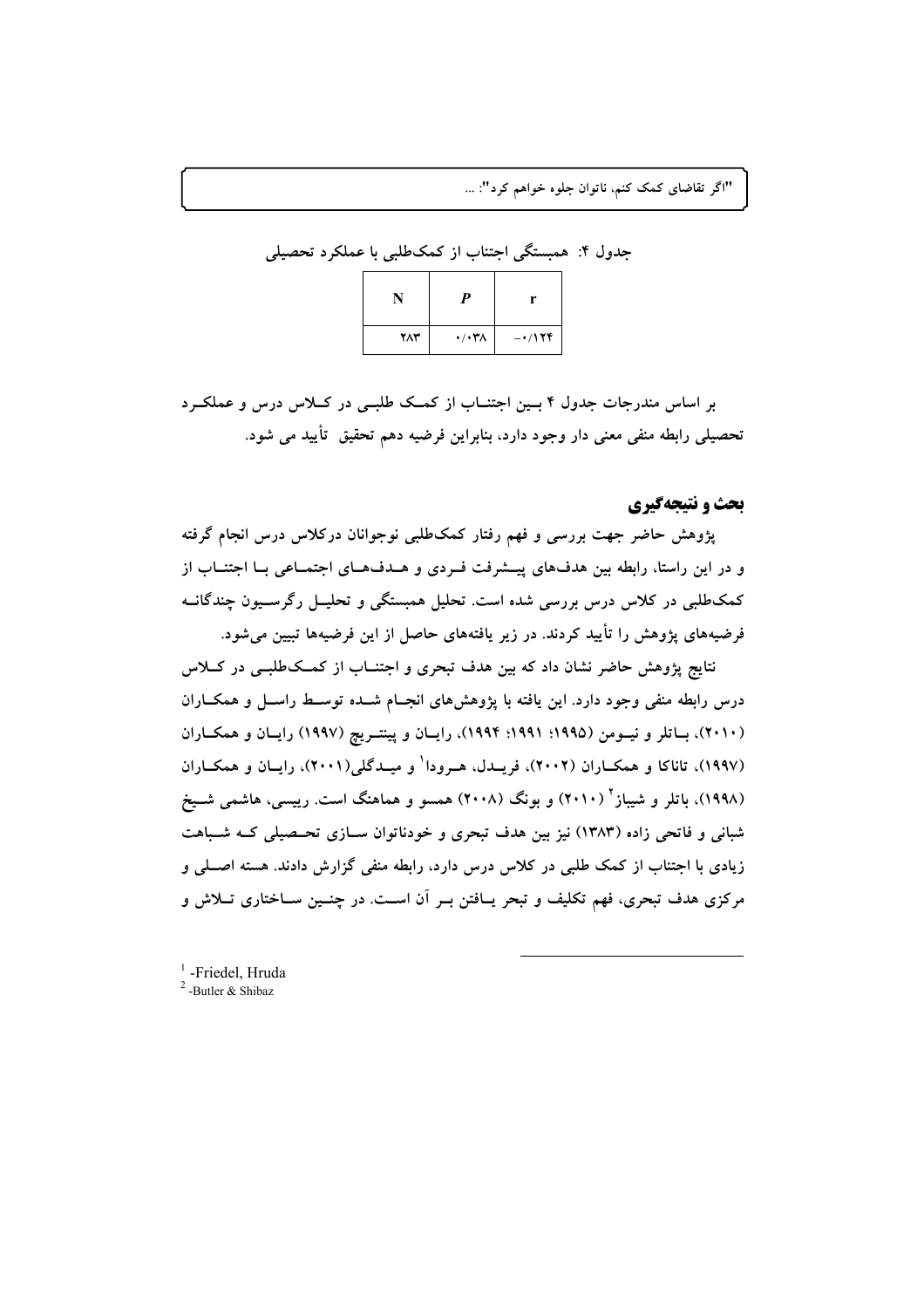پیشرفت ارزشمندند و به اشتباهات،ُ به عنوان بخشی از فرایند یادگیری، نگریسته میشود. از ایــن رو دانش آموزانی که هدفهای تبحری را دنبال میکنند. نگران قضاوتهای منفی دیگران راجع به کمکطلبی نیستند و از طرف دیگر اجتناب از کمکطلبی، آنها را از رسیدن به هدفشان ک تبحر یافتن در انجام تکالیف است، باز میدارد.

نتایج پژوهش همچنین نشان داد که بین هدف های عملکرد گرا و اجتناب از کمک طلبے رابطه وجود ندارد. این نتیجه با نتایج مطالعــه انجــام شــده توســط تاناکــا و همکــاران (۲۰۰۲) ناهماهنگ است. این پژوهشگران بین هدف عملکردگرا و اجتناب از کمکطلببی رابطــه منفــی گزارش دادند. به نظر می رسد که این پژوهش تنها پژوهـشی اسـت کــه را بطــه ابعــاد دوگانــه هدفهای عملکردی را مورد بررسی قرار داده است. پــژوهشهـای قبلــی درمــورد پیامــدهای هدفهای عملکردگرا نتایج ضـد و نقیـضی گـزارش دادهانــد (پینتــریچ، ۱۹۹۹؛ هــارکیویکز و همکاران، ۱۹۹۷، ۲۰۰۰؛ ۱۹۹۸؛ بونگ، ۲۰۰۸). هاراکیویکز و همکاران (۱۹۹۷) نشان دادند ک هدفهای عملکر گرا دارای برخی پیامدهای مطلوب مانند عملکرد تحصیلی بالا وبرخی پیامدهای نامطلوب مانند انگیزش درونی ضعیف هستند. پینتریچ (۱۹۹۹) نیز نشان داده است کــه ترکیــب هدفهای عملکردگرا با تبحری می تواند پیامدهای متفاوتی به همراه داشته باشد. دانــش[مــوزانی که هم در هدفهای تبحری و هم در هدفهای عملکردگرا بالا هستند نسبت به آنهایی کـه تنهـا در هدفهای عملکردگرا بالا هستند، پیامدهای مطلوبی ماننـد مخـاطرهجـویی، عاطفـه مثبـت، خودکارآمدی بالا، و تکالیف نو و چالشانگیز را دنبال میکنند. شکرکن و همکاران (۱۳۸۴) نیز نشان دادند که هدفهای عملکردگرا با خودناتوانسازی تحصیلی که شباهت زیادی با اجتناب از کمک طلبی در کلاس درس دارد، رابطه ندارند. پس به طور کلبی باید تأییــد کــرد کــه ماهیــت هدفهای عملکردگرا در پیش بینی پیامدها مستلزم بررسیهای بیشتری است. بالاخص باید رابطه هدفهای عملکردگرا با اجتناب از کمکطلبی با در نظر گرفتن برخی متغیرهـای میــانجی مــورد بررسی قرار گیرد. یکی از متغیرهایی که احتمالاً میتواند نحوه ارتباط این دو متغیر را تحت تأثیر قرا دهد، خودکارآمدی است. ممکن است دانش آموزان عملکردگرایی که خودکارآمـدی بــالایی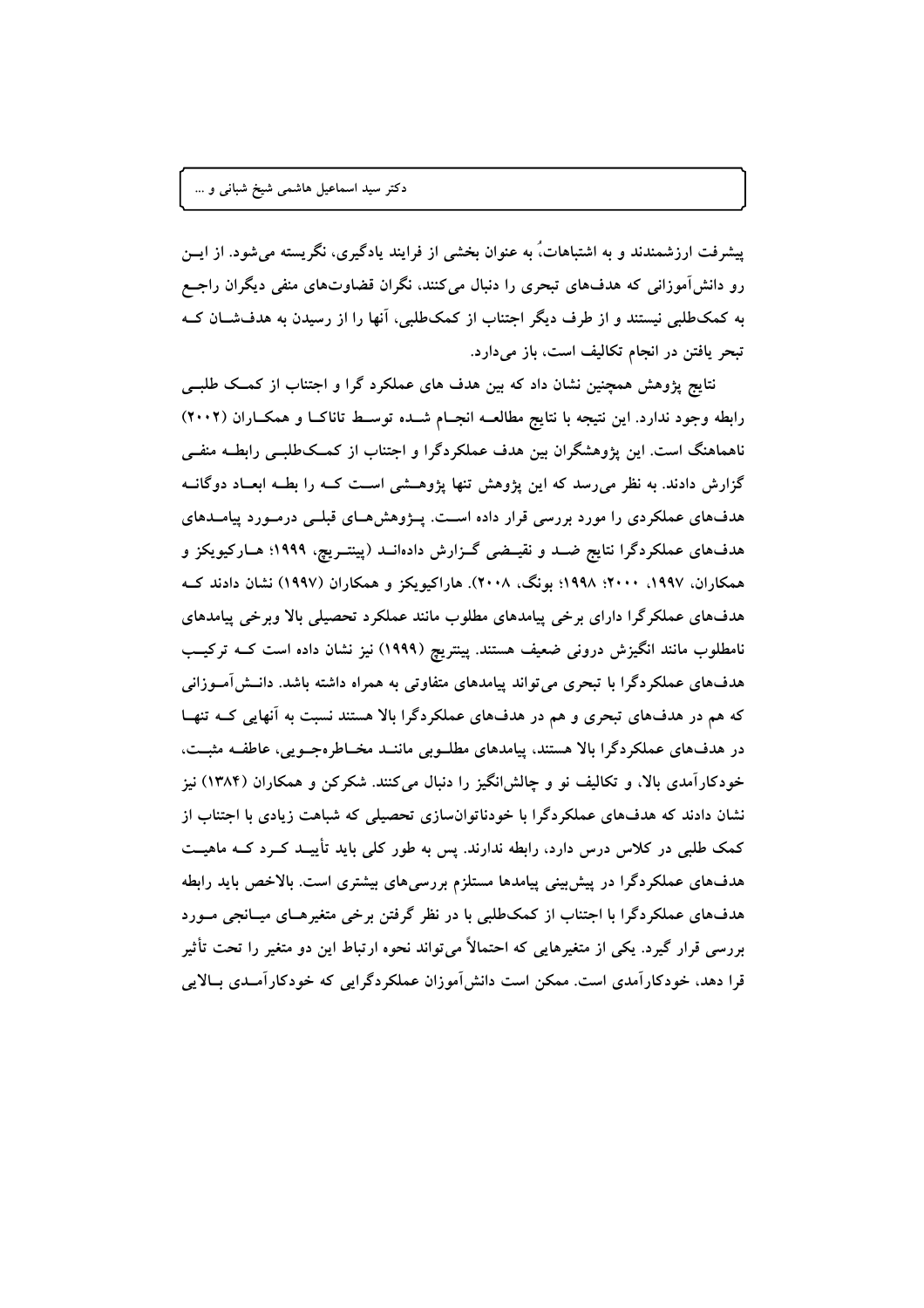دارند در مقایسه با آنهایی که خودکارآمدی پایینی دارند، درصورت اخذ کمک از دیگران، کمتر نگران واکنشهای منفی اطرافیان به خود ارزشمندیشان باشند و از این رو از کمکطلبی اجتناب نكنند

از نتایج دیگر تحقیق حاضر، عدم وجود رابطه بین هــدفهــای عملکردگریــز و اجتنــاب از کمکطلبی است. این یافته با نتایج مطالعات فریـدل و همکــاران (۲۰۰۱) و رایــان و همکــاران (۱۹۹۸) ناهماهنگ است، اما با نتایج مطالعه تاناکا و همکاران (۲۰۰۲) کــه روی دانــش آمــوزان ژاپنی صورت گرفت، همسو و هماهنگ است. در پژوهش شکرکن وهمکاران (۱۳۸۴) نیــز بــین هدفهای عملکردگریز با خودناتوانسازی تحصیلی رابطهای به دست نیامد. همان $\det$  کــه قــبلاً اشاره شد، هدفهای پیشرفت تحت تأثیر ارزشهای فرهنگی افراد قرار دارند. پژوهشهای انجــام شده در این زمینه، این نظر را تأیید میکنند. اردن و گیانکارلو (۲۰۰۱) مشاهده کردند، آن گروه از دانشآموزان ساکن آمریکا که در فرهنگهای جمعگرا متولد شــده بودنــد، در هــر دو هــدف عملکردگرا و عملکردگریز نمره بالایی کسب کردند. حال آن که در دو گروه دیگر، یعنی گروهی که متولد آمریکا بودند، اما مادرانشان به آمریکا مهاجرت کرده بودند و گروهی که مادرانشان نیز متولد آمریکا بودند، چنین نتیجهای حاصـل نــشد. بــه عــلاوه پــژوهشهــای انجــام شــده روی آزمودنیهای غربی(پینتریچ، ۱۹۹۹؛ میدگلی و اردن، ۲۰۰۱) حاکمی از وجود رابطـه مثبـت بــین هدفهای عملکردگریز و برخی پیامدهای منفی مانند خود ناتوانسازی و اجتناب از تکالیف نو و چالشانگیز بودهاند، اما پژوهشهای انجام پذیرفته روی آزمودنیهای شرقی (تاناکا و همکــاران. ۲۰۰۲؛ شکرکن و همکاران، ۱۳۸۴) حاکی از عدم وجود رابطه بین هـدفهـای عملکردگریــز و برخي پيامدهاي منفي مانند اجتناب از كمك طلبي در كلاس درس و خود ناتوان سازي مي باشد. بنابراین میتوان اظهار داشت که هدفهای پیشرفت در فرهنگهای مختلف به گونـهای متفـاوت عمل می کنند. مکاینرنی و همکاران (۱۹۹۷، ۲۰۰۰) نیز اظهار می دارند که مفهوم یو دازی هدفها

 $1$ -Giancarlo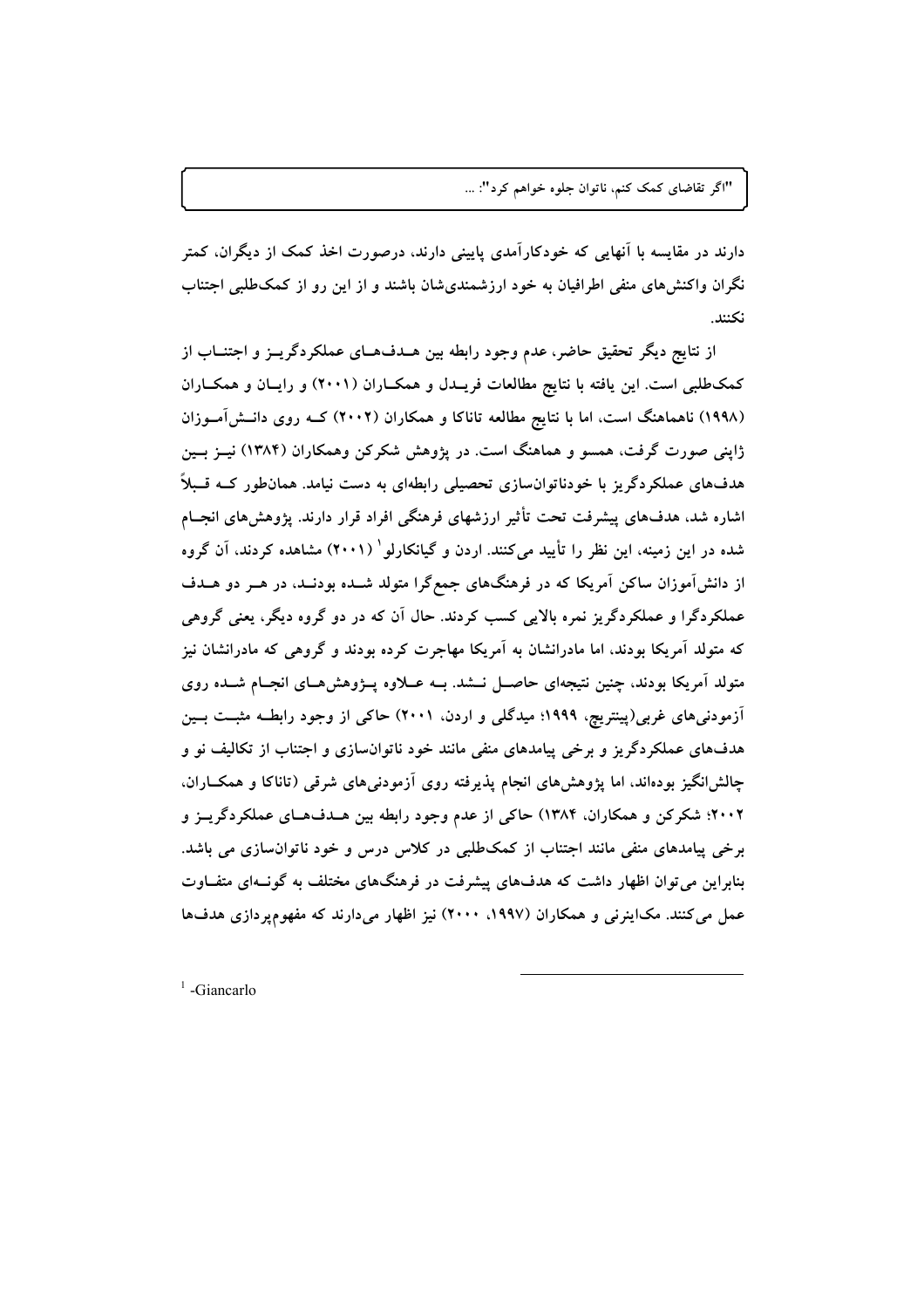بر حسب هدفهای تبحری و عملکردی تا حد زیـادی بــه دیــدگاه فردگرایانــه غــرب از رفتــار پیشرفت وابسته است و این مفهــومســازی در تـــشخیص بعــد اجتمــاعی رفتــار آموزشــگاهی و هدفهایی که در فرهنگهای جمعگرا رایج هستند، مانند هدفهای فردی، گروهی و پیوندجویی ناكام مىماند.

از دیگر یافتههای تحقیق حاضر وجود رابطه منفی بین هدفهای صمیمیتجویی اجتماعی با اجتناب از کمکطلبی و وجود رابطه مثبت بسین هـدفهـای منزلـت اجتمـاعی و اجتنــاب از کمکطلبی بود. این نتایج با یافتههای راسل، الیوت و فلتمن (۲۰۱۰)، رایان و همکــاران (۱۹۹۷) و مرچاند و اسکینر (۲۰۰۷) همسو و هماهنگ است. هنگامی که دانش آموزان به برقـرای روابـط صمیمانه با دیگران در مدرسه ارج می نهند، به احتمال زیاد کسب حمایت اطرافیان و همراه شدن با أنها را جستجو می کنند. از این رو، کمکطلبی می تواند راهی سودمند برای برخورداری از این نوع حمایت و برقراری روابط دوستانه باشد. به علاوه از آنجا کــه ایــن دانــش[مــوزان در کنــار دیگران بودن و برقراری رابطه همدلانه را هدف خود قرار دادهاند، نگـران قــضاوتهــای منفــی دیگران نیستند و از این رو، احتمال بیشتری دارد که به کمــک گــرفتن از دیگــران روی آورنــد. بالعکس دانش آموزانی که هدف پایگاه و منزلت اجتماعی دارند و در روابط اجتماعی بــه دنبــال حفظ تشخص و برجستگی خود هستند، نگران عواقب کمکطلبی و قــضاوتهای منفــی دیگــران هستند، از این رو ممکن است از کمکطلبی اجتناب ورزند.

یافته های پژوهش حاضر نشان داد که بین ادراک تهدید از جانب معلم و همسال با اجتناب از کمکطلبی، رابطه مثبت و خودکارآمدی با اجتناب از کمک طلبی رابطه منفی وجود دارد. این نتایج با یافتههای حاصل از یژوهش های آسوس و همکاران (۲۰۱۰)، تاناکا و همکاران (۲۰۰۲)، رایان و همکاران (۱۹۹۷) و رایان و پینتریچ (۱۹۹۷) همخوانی دارند. بر اساس مفهومپردازیهای اولیه انگیزش پیشرفت هسته اصلی انگیزههای اجتنــابی افـراد ماننــد اجتنــاب از کمــکطلبــی و تکالیف نو و چالشlنگیز، نگرانی آنها ازرویارویی با واکنشهای منفی دیگران مانند همــسالان و معلم است (اردن، رایان، اندرمن و گین، ۲۰۰۲) و به طور کلی این مسأله ریــشه در اعتمــاد بــه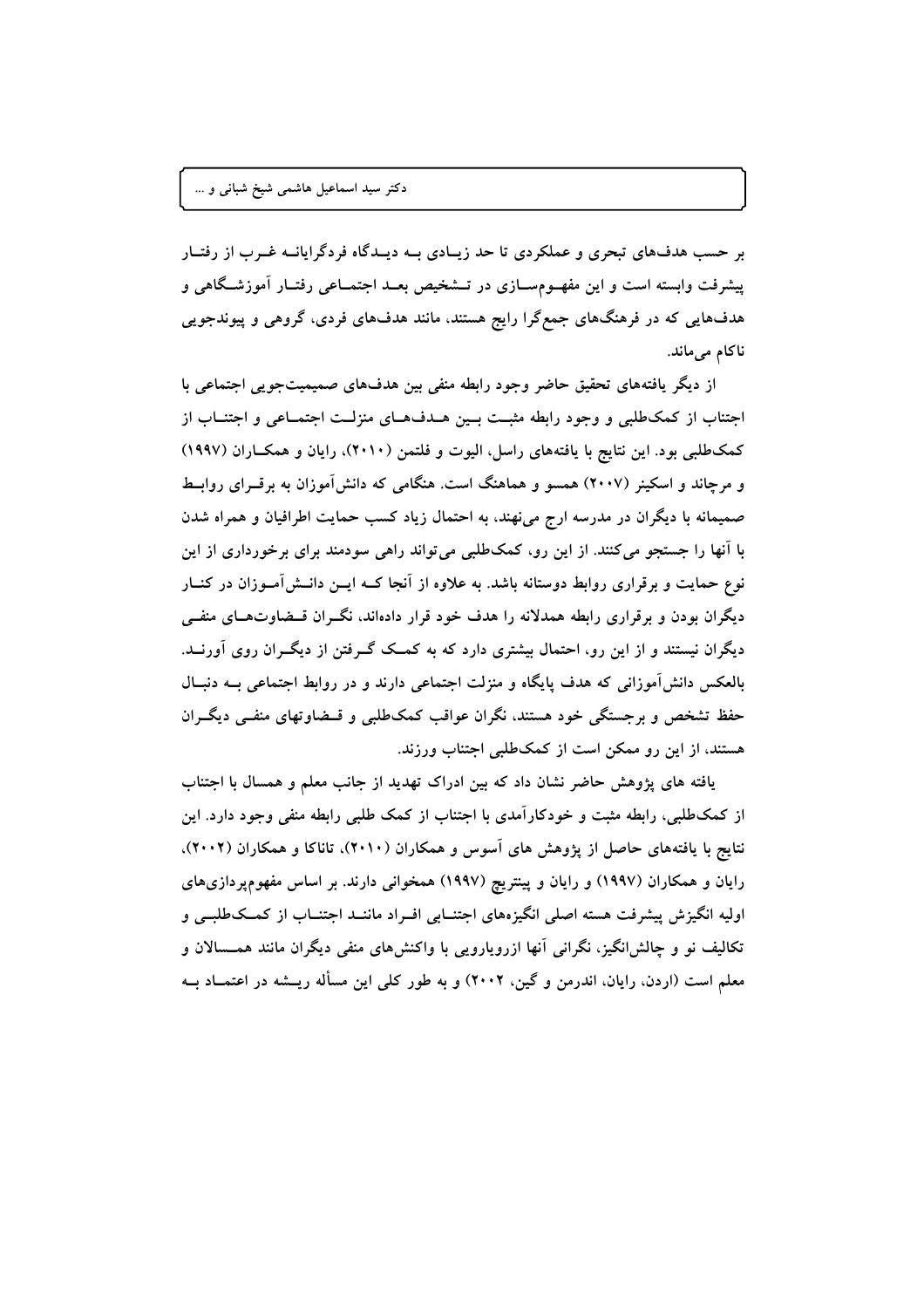نفس و خودکارآمدی افراد دارد. افرادی که در زمینههای اجتماعی و در رویارویی با دیگران بــه تواناییهای خود اعتماد و اطمینان کافی دارند و از خودکارآمدی بالایی برخوردارنــد، کمتــر از ورود به موقعیتهای اجتماعی اجتناب میکنند و نگران واکنشهای منفی اطرافیان نیستند.

نتایج پژوهش حاضر نشان داد که هدفهای پیشرفت، هدفهای اجتماعی و ادراکات خــود با اجتناب از کمک طلبی در کلاس درس همبستگی چندگانه دارند این یافته بــا پـــژوهش هــای رایان و همکاران (۱۹۹۸)، و رایان و پینتریچ (۱۹۹۸) هماهنگ است. بویژه نتایج نشان دادند ک از بین کلیه متغیرهای پیش بین، چهار متغیــر ادراک تهدیــد از جانــب معلــم و همــسال، هــدف عملکردگریز و هدف تبحری، اجتناب از کمک طلبی را به طور معنی دار پیش بینــی کردنــد. در پژوهش،های قبلی (رایان و پینتریچ، ۱۹۹۷؛ نیومن ۱۹۹۱، تاناکا و همکاران، ۲۰۰۲) مشخص شد که ادراک تهدید از جانب همسال و معلم از قویترین پیش بـین هـای اجتنــاب از کمــک طلبــی هستند؛ بر این اساس به معلمان و مدیران آموزشی پیشنهاد می شود به منظور کنتــرل اجتنــاب از کمک طلبی در کلاسهای درس، به طور هم زمان عوامل مختلف مــؤثر بــر اجتنــاب از کمــک طلبي را كنترل كنند.

از دیگر یافته های تحقیق حاضر، وجود رابطه منفی بین اجتناب از کمک طلبــی در کـــلاس درس و عملکرد تحصیلی بود. این یافته با نتایج حاصـل از پــژوهش هــای راســل و همکــاران (۲۰۱۰)، رایان و همکاران (۱۹۹۷)اردن و همکاران (۲۰۰۲) رایان و پینتــریچ (۱۹۹۸) همــسو و هماهنگ است. به نظر میرسد دانشآموزانی که عملکرد تحصیلی پایینی دارند نسبت به آن هایی که عملکرد تحصیلی بالایی دارند، ترس از شکست بیشتری تجربه میکنند و از این رو بیــشتر از کمکطلبی اجتناب میکنند. از طرف دیگر، اجتناب از کمکطلبے توسط دانــش[مــوزانی کــه نیازمند کمک هستند، عملکرد آن ها را کاهش میدهد (رایان، پینتریچ و میدگلی، ۲۰۰۱).

در مجموع می توان اظهار داشت یافته های پژوهش حاضر تا حدی عوامل مرتبط با اجتناب از کمک طلبی را روشن ساخت. روانشناسان و معلمانی که در امر تعلیم و تربیت فعالیت میکنند می توانند با بهره گیری از نتایج تحقیق حاضر عوامل انگیزشی مرتبط با رویگردانی دانش آموزان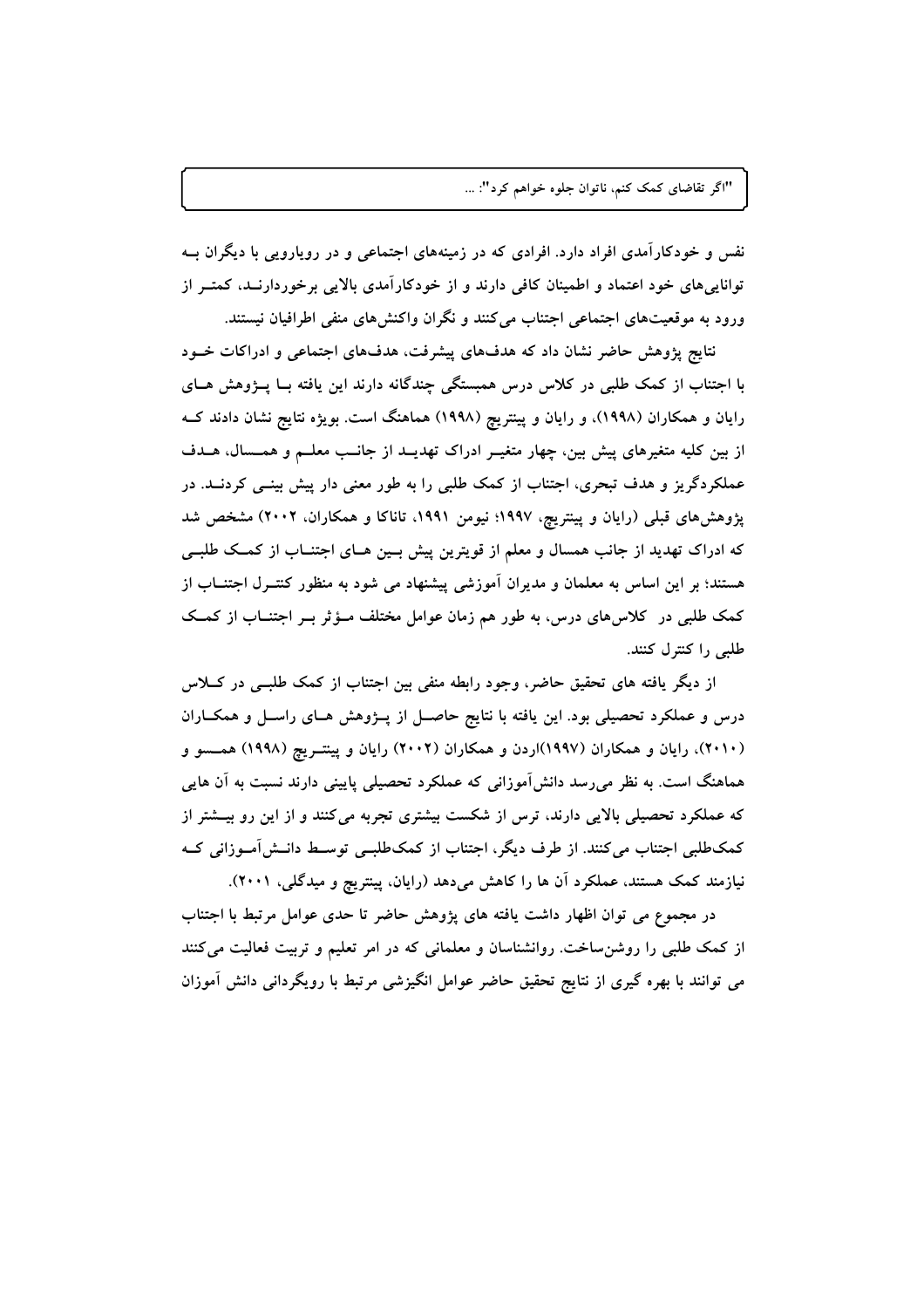از کمک طلبی را بفهمند و در عمل از آن استفاده کنند. اما همان طور که مــشاهده شــد برخــی مسایل مبهم باقی ماند که پژوهش های بیشتر را طلب می کند. پیشنهاد می شــود پــژوهش هــای بعدی رابطه هدف های پیشرفت عملکردگرا و عملکردگریز را بررسی کنند تا ماهیت آن روشــن شود، بخصوص انجام پژوهش های بین فرهنگی می تواند راهگشا باشد. همچنین، تحقیق حاضر تنها روی پسران انجام شد. پیشنهاد می شود پژوهش روی دو جنس انجام شود و تفــاوت هــای آنها از نظر نوع هدف پیشرفت و اجتماعی بررسی شود.

#### منابع

۱– حاجي يخچالي، ع. ر. (۱۳۸۰). بررسي رابطـه سـاده و چندگانـه برخـي پيـشايندهاي مربـوط بـا هدفگرایی تبحری و رابطه آن با پیامدهای برگزیدهاش در دانش آموزان پسر سال اول دبیرسـتان هــای اهواز، پایاننامه کارشناسی ارشد، دانشگاه شهیدچمران اهواز. ۲– رییسی، ف.، هاشمی شیخ شبانی، س. ا. و فاتحی زاده، م. (۱۳۸۳). رابطه خودناتوان سازی دانش آموزان با اهداف تسلط گرا، عملکردگرا و عملکرد گریز دانش آموز، والدین، معلم*. فصلنامه تازه های* ع*لوم شناختی، سال ششم*، شماره ۳ و ۴، صص ۱۰۱–۹۳. ۳- شکرکن، ح.، هاشمی شیخشبانی، س. ا. و نجاریان، ب. (۱۳۸۴). بررسی رابطه پیـشایندهای مهـم و مربوط با خودناتوانسازی تحصیلی و رابطه آن با پیامدهای برگزیده در دانشآموزان پسر سـال اول دبیر ستان های اهواز. *مجله دانشکده علوم تربیتی و روانشناسی دانـشگاه شــهید چمـران اهـواز*، دوره سوم، سال دوازدهم، شماره ۳، صص ۱۰۰-۷۷.

4- Aceves, M. J., Hinshaw, S. P., Mendoza-Denton, R. & Page-Gould, E. (2010). Seek Help from Teachers or Fight Back? Student Perceptions of Teachers' Actions during Conflicts and Responses to Peer Victimization. Journal of Youth Adolescence, 39, 658-669.

5- Ames, C. (1992). Classrooms: Goals, structures, and student motivation. Journal of Educational Psychology, 79, 409-414.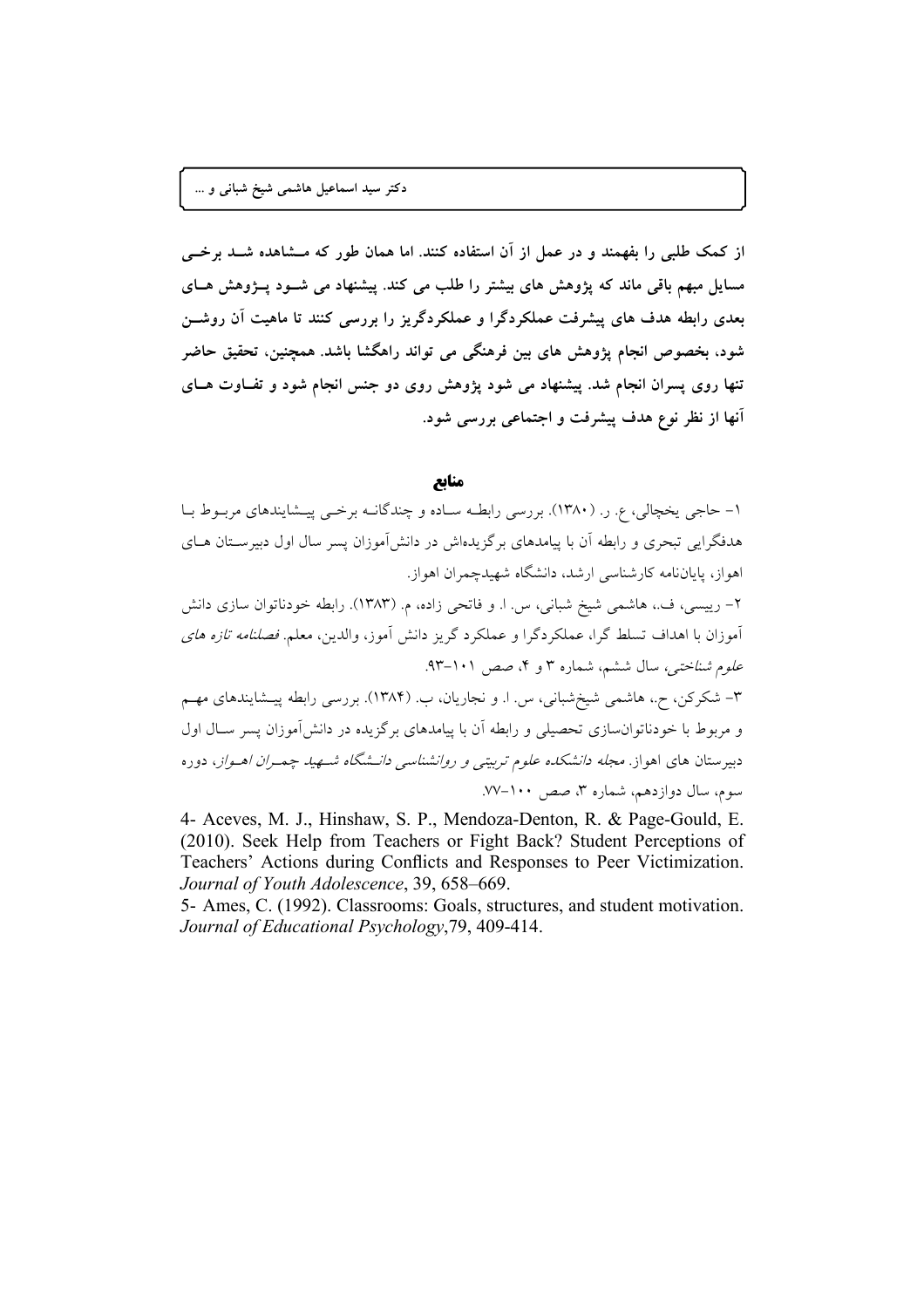6- Ames, C., & Archer, J. (1988). Achievement goals in the classroom: student learning strategies and motivation processes. *Journal of Educational Psychology*, 80, 260-267.

7- Bong, M. (2008). Effects of parent–child relationships and classroom goal structures on motivation, help-seeking avoidance, and cheating. *The Journal of Experimental Education*, 76(2), 191–217.

8- Butler, R. (1987). Task-involving and ego-involving properties of evaluation: Effects of different feedback condition on motivational perceptions, interest and performance. *Journal of Educational Psychology,*  79,474-482.

9- Butler, R., & Neuman, O. (1995). Effects of task and ego achievement goal on help seeking behaviors and attitudes. *Journal of Educational Psychology,* 87 (2), 261-271.

10- Butler, R., & Shibaz, L. (2010). Achievement goals for teaching as predictors of students' perceptions of instructional practices and students' help seeking and cheating. *Learning and Instruction* 18, 453-467.

11- Elliot, A.J., & Harackiewicz, J. M. (1995). Approach and avoidance achievement goals and intrinsic motivation: A mediational analysis. *Journal of Personality and Social Psychology.*

12- Friedel, J., Hruda, L., & Midgley, C., (2001). When children limit their own learning: The relation between perceived parent achievement goals and children's use of avoidance behaviors. Paper presented at the annual meeting of the American Educational Research Association, Seattle, WA.

13- Harackiewicz, J. M., Barron, K. E., & Elliot, A. J. (1998). Rethinking achievement goals: When they are adaptive for college students and why? *Educational Psychologist,* 33, 1-21.

14- Harackiewicz, J. M., Barron, K. E., Carter, S. M., Lehto, A. T., & Elliot, A. J. (1997). Predictors and consequences of achievement goals in college classroom: Maintaining interest and making the grade. *Journal of Personality and Social Psychology*, 73, 1284-1295.

15- Harackiewicz, J. M., Barron, K. E., John, T. M., Carter, S. M. & Elliot, A. J. (2000). Short-term and long-term consequences of achievement goals: Predicting interest and performance over time. *Journal of Educational Psychology*, 92, 316-330.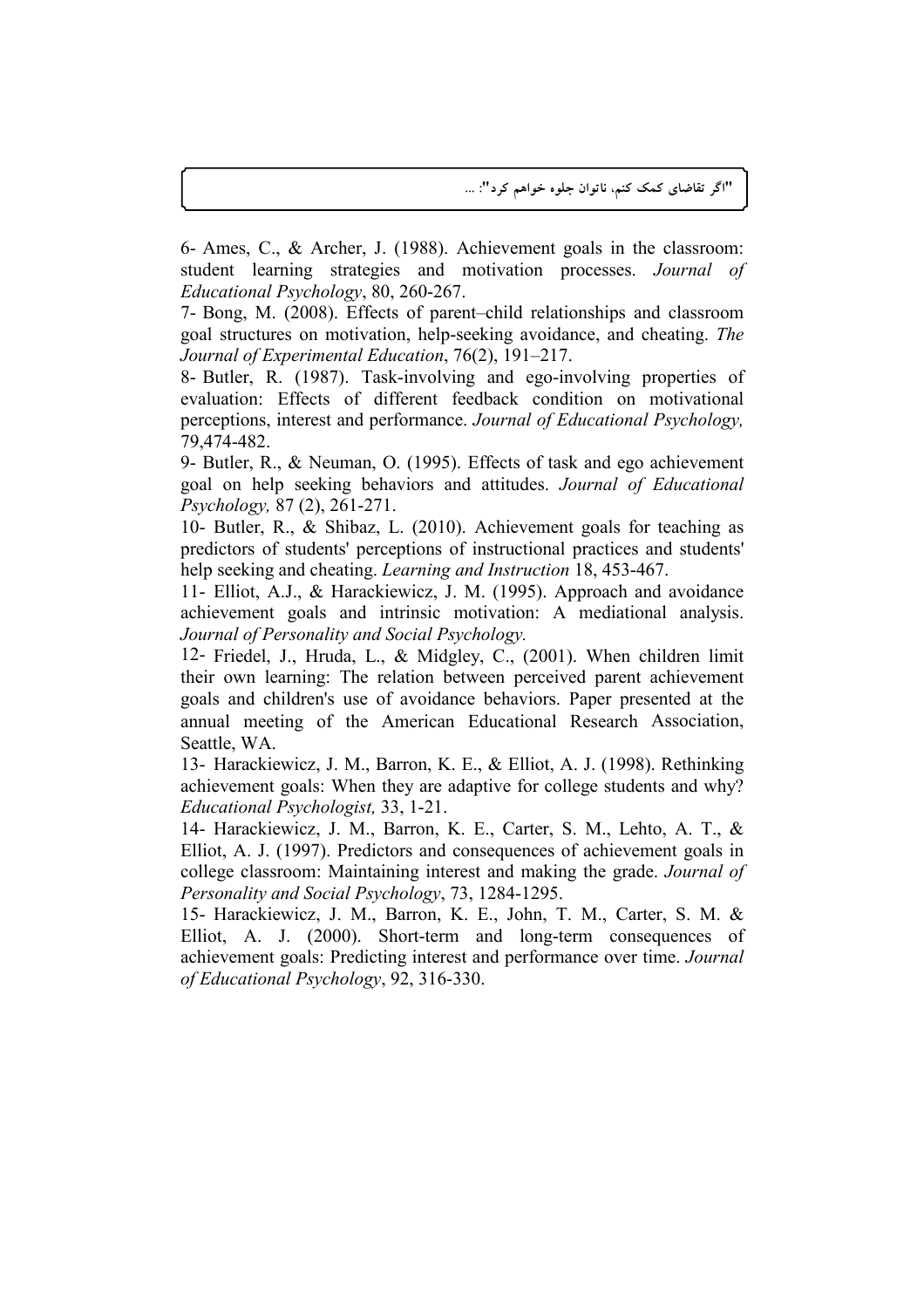دکتر سید اسماعیل هاشمی شیخ شبانی و …

16- Hicks, L., Murphy, A. M., & Patrick H.(1995). Social goals and achievement goals in early adolescence. Poster presented at the biennial meeting of the society for Research in child Development, Indianapolis, IN.

17- Kaplan, A., Middleton, M., Urdan, T., & Midgley, C. (2002). Achievement goals and goal structures. In C. Midgley (Ed.), Goals, goal structures, and patterns of adaptive learning (pp. 21–53). Mahwah, NJ: Erlbaum.

18- Karabenick, S. A., & Knapp, J.R. (1991).Relationship of academic help seeking to the use of learning strategies and other achievement behavior in college students. *Journal of Educational Psychology*, 83,221- 230.

19- Karabenick, S. A., & Sharma, R. (1994). Perceived teacher support of student questioning in the college classroom: Its relation to student characteristics and role in the classroom questioning process. *Journal of Educational psychology*, 86, 90-103.

20- Marachi, R., Gheen, M., & Midgley, C. (2000, April). Comparisons of elementary, middle, and high school teachers' beliefs and approaches to instruction using a goal orientation framework. Paper presented at the annual meeting of the American Educational Research Association in New Orleans, LA.

21- Marchand, G. & Skinner, E. A. (2007). Motivational Dynamics of Children's Academic Help-Seeking and Concealment. J*ournal of Educational Psychology*, 99, 65-82.

22- McInerney, M. D., Roche, A. L., McInerney, V., & Marsh, W. H. (1997). Cross-Cultural Perspectives on School Motivation: The Relevance and Application of Goal Theory. *American Educational Research Journal*, 34, 207-236.

23- McInerney, M. D., Yeung, A. S., & McInerney, V. (2001). Crosscultural validation of the Inventory of School Motivation (ISM): Motivation orientations of Navajo and Anglo students. *Journal of Applied Measurement*, 2(2), 134–152.

24- Meece, J. L., Blumenfeld, P. C. & Hoyle, R. H. (1988). Students' goal orientations and cognitive engagement in classroom activities. *Journal of Educational Psychology,* 80, 514-523.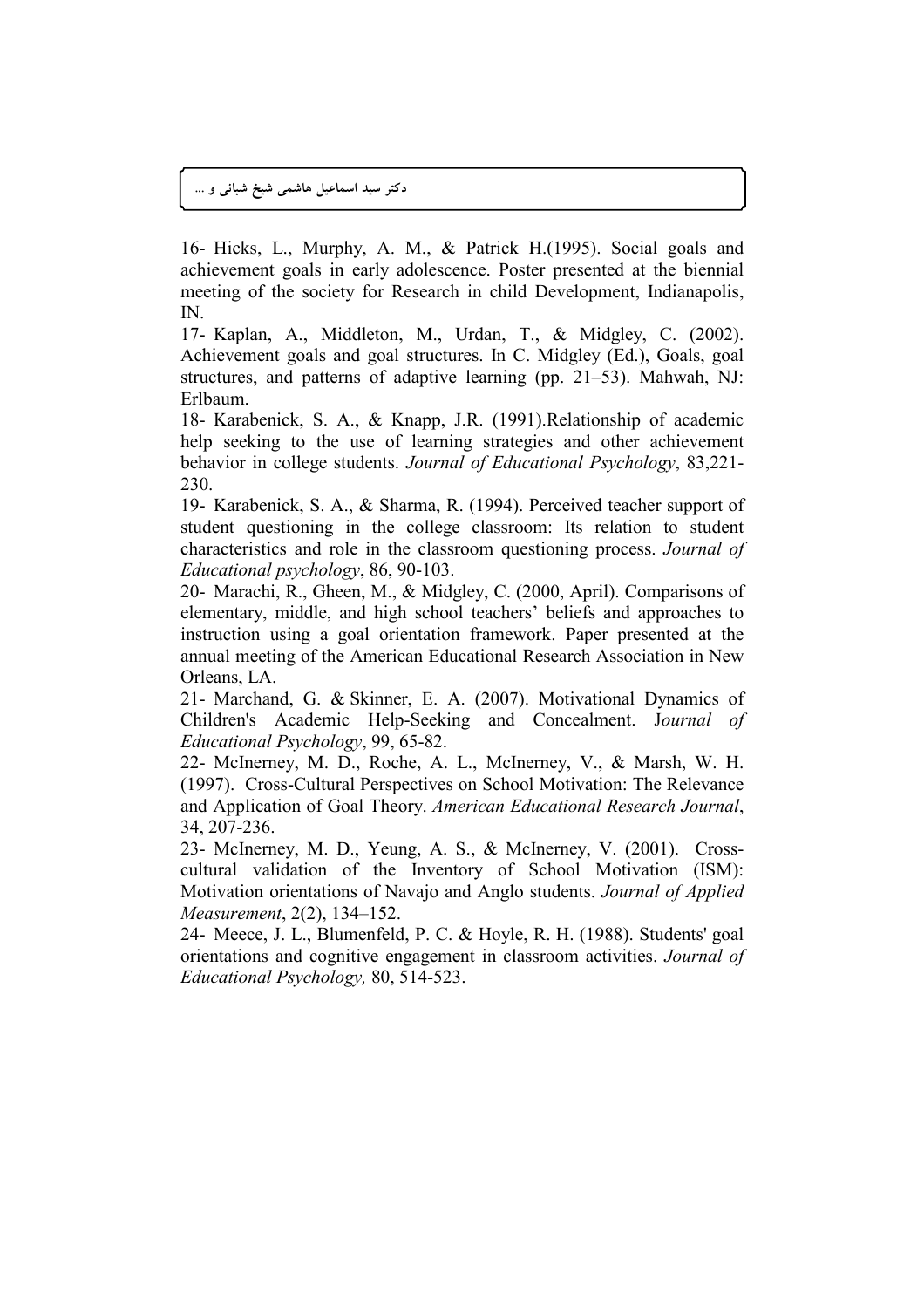25- Middleton, M., & Midgley, C. (1997). Avoiding the demonstration of lack of ability: An under-explored aspect of goal theory. *Journal of Educational Psychology,* 89, 710-718.

26- Newman, R. S. (1990). Children's help-seeking in the classroom: The role of motivational factors and attitudes. *Journal of Educational Psychology,* 82, 71–80.

27- Nicholls, J.R. (1984). Achievement motivation: Conceptions of ability, subjective experience, task choice, and performance. *Psychological Review*, 91,328-346.

28- Roll, I., Aleven, V., McLaren, B. M., & Koedinger, K. R. (2010). Improving students' help-seeking skills using metacognitive feedback in an intelligent tutoring system. Learning and Instruction, 20, 1-14.

29- Roussel, P., Elliot, A. J.,  $\&$  Feltman R. (2010). The influence of achievement goals and social goals on help-seeking from peers in an academic context. Learning and Instruction, 20, 1-9.

30- Ryan, A. M., & Midgley, C. (1998). Changes in students help seeking across the transition to middle school. Paper presented at American Educational Research Association annual meeting in San Diego.

31- Ryan, A. M., & Pintrich, D. R. (1997). Should I ask for help? The role of motivation and attitudes in adolescents help seeking in math class. *Journal of Educational Psychology*, 89, 329-341.

32- Ryan, A. M., Gheen, M., & Midgley, C. (1998). Why do some students avoid asking for help? An examination of the interplay among students' academic efficacy, teachers' social emotional roles and classroom goal structures. *Journal of Educational Psychology,* 90, 528- 535.

33- Ryan, A. M., Hicks, L., & Midgley, C. (1997). Social goals, academic goals, and avoiding seeking help in the classroom. Journal of Early Adolescence, 17,152-1710.

34- Ryan, A. M., Patrick, H., & Shim, S. (2005). Differential Profiles of Students Identified by Their Teacher as Having Avoidant, Appropriate, or Dependent Help-Seeking Tendencies in the Classroom. *Journal of Educational Psychology,* Vol. 97( 2), 275-285.

35- Ryan, A. M., Shin, S. S., Lampkins-Uthando, S. A., Kiefer, S. M., & Thompson, G. N. (2009). Do gender differences in help avoidance vary by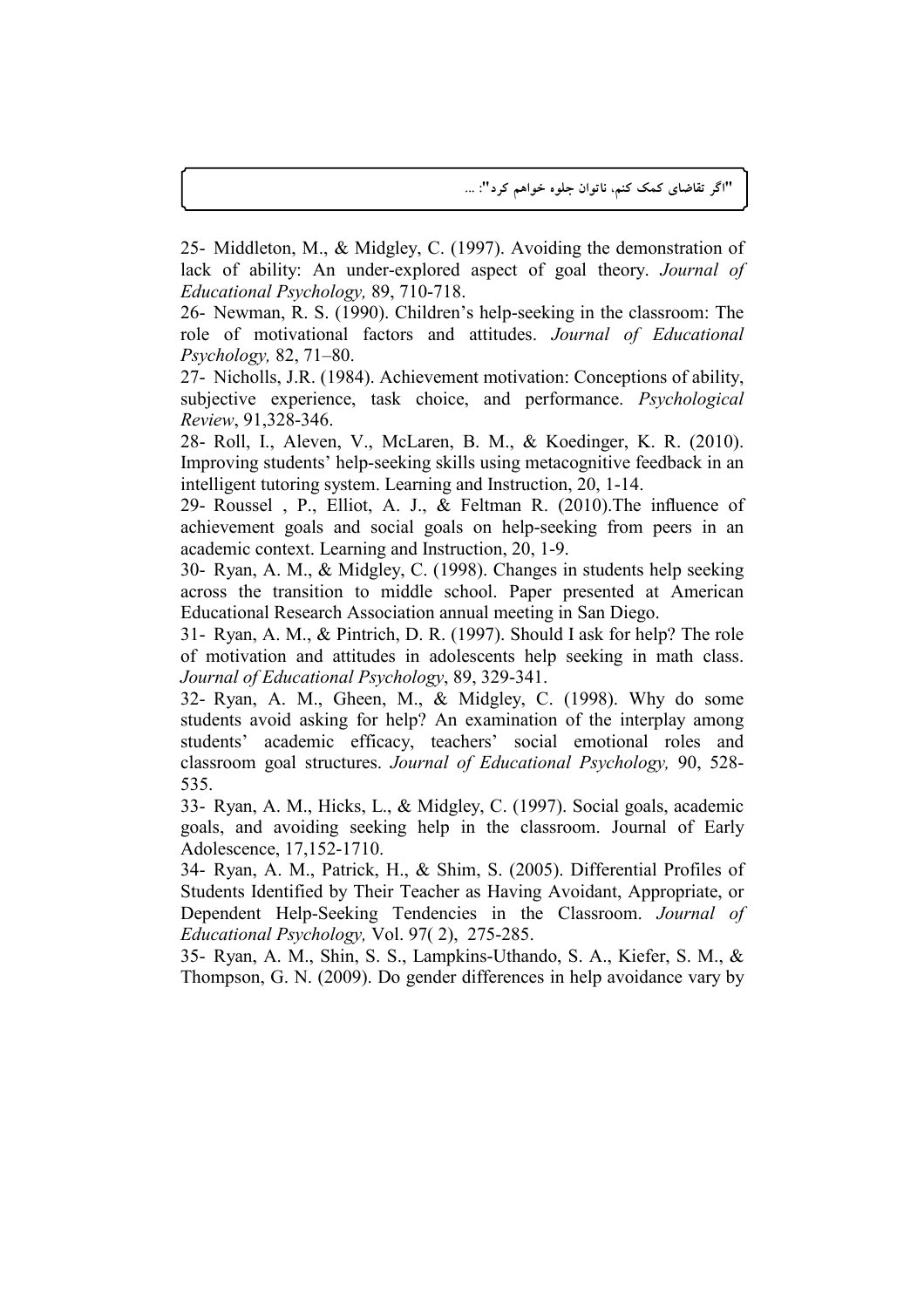دکتر سید اسماعیل هاشمی شیخ شبانی و …

ethnicity? An examination of African American and European American students during early adolescence. *Developmental Psychology,* 45(4), 1152-1163.

36- Ryan, A., & Shin, H. (2010). Help-seeking tendencies during early adolescence: An examination of motivational correlates and consequences for achievement. Learning and Instruction, 20, 1-10.

37- Salili, F. Chiu, C. Y., & Lai S. (2001). The influence of culture and context on Students' motivational orientation: In F. Salili, C. Y. Chiu, & Y. Y. Hang (Eds.), *Students motivation: The culture and context of learning* (pp221-252). New York: Planum Press.

38- Skaalvik, E. (1997). Self-enhancing and self-defeating ego orientation: Relations with task and avoidance orientation, achievement, selfperceptions, and anxiety. *Journal of Educational psychology,* 89 (1), 71- 81.

39- Shapiro, E. G. (1983). Embarrassment and help-seeking. In B. M. DePaulo, A. Nadler, & J. D. Fisher (Eds.), New directions in helping: Help seeking (Vol. 2, pp. 143–163). New York: Academic Press.

40- Tanaka, A., Murakami, Y., & Yamauchi, H.(2002). Achievement goals, attitudes toward help-seeking, and help seeking behavior in the classroom. *Learning and Individual Differences,* 13, 23-35.

41- Urdan, T., & Giancarlo, C. (2001, April). Differences between students in the consequences of goals and goal structures: The role of culture and family obligation. Paper presented at the meeting of the American Educational Research Association, Seattle.

42- Urdan, T. C., Ryan, A. M., Anderman, E. M., & Geen, M. H. (2002). Goals, goal structures, and avoidance behaviors. In C. Midgley (Ed.), Goals, geal structures and patterns of adaptive learning (pp.55-83). Lawrence Erlbaum Associates.

43- Vander Meij, H. (1987).Assumptionsof information-seeking questions. *Questioning Exchange*, 1(2), 111-118.

44- Vander meij, H. (1998). The great divide between teacher and student questioning. In S.A.Karabenick (Ed.). Student help seeking (pp.195-218). Lawrence Erlbaum Associates.

45- Vander Meij. H. (1988). Constraints on question asking in classrooms. *Journal of Educational psychology*, 80 (3), 401-405.